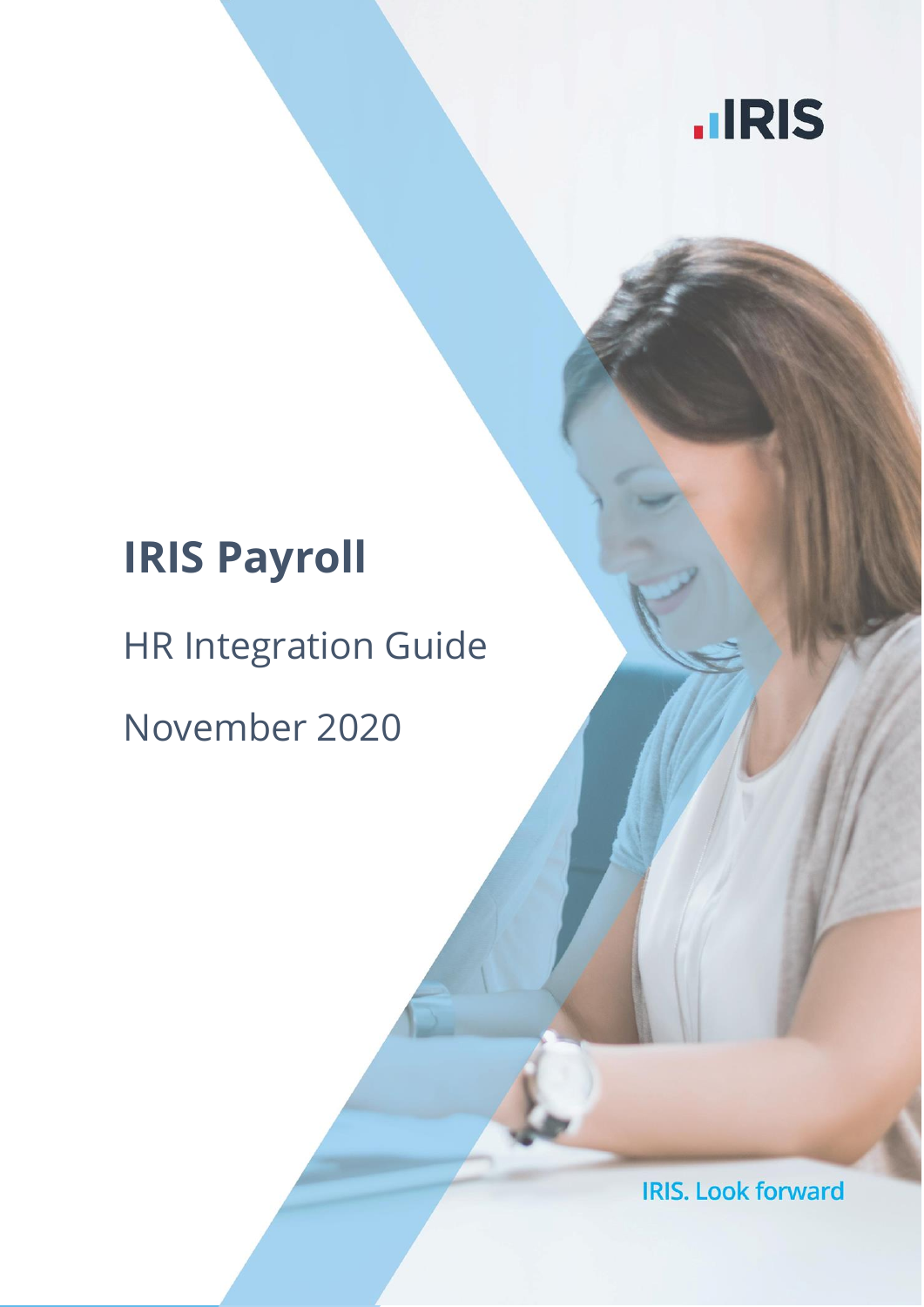## **Contents**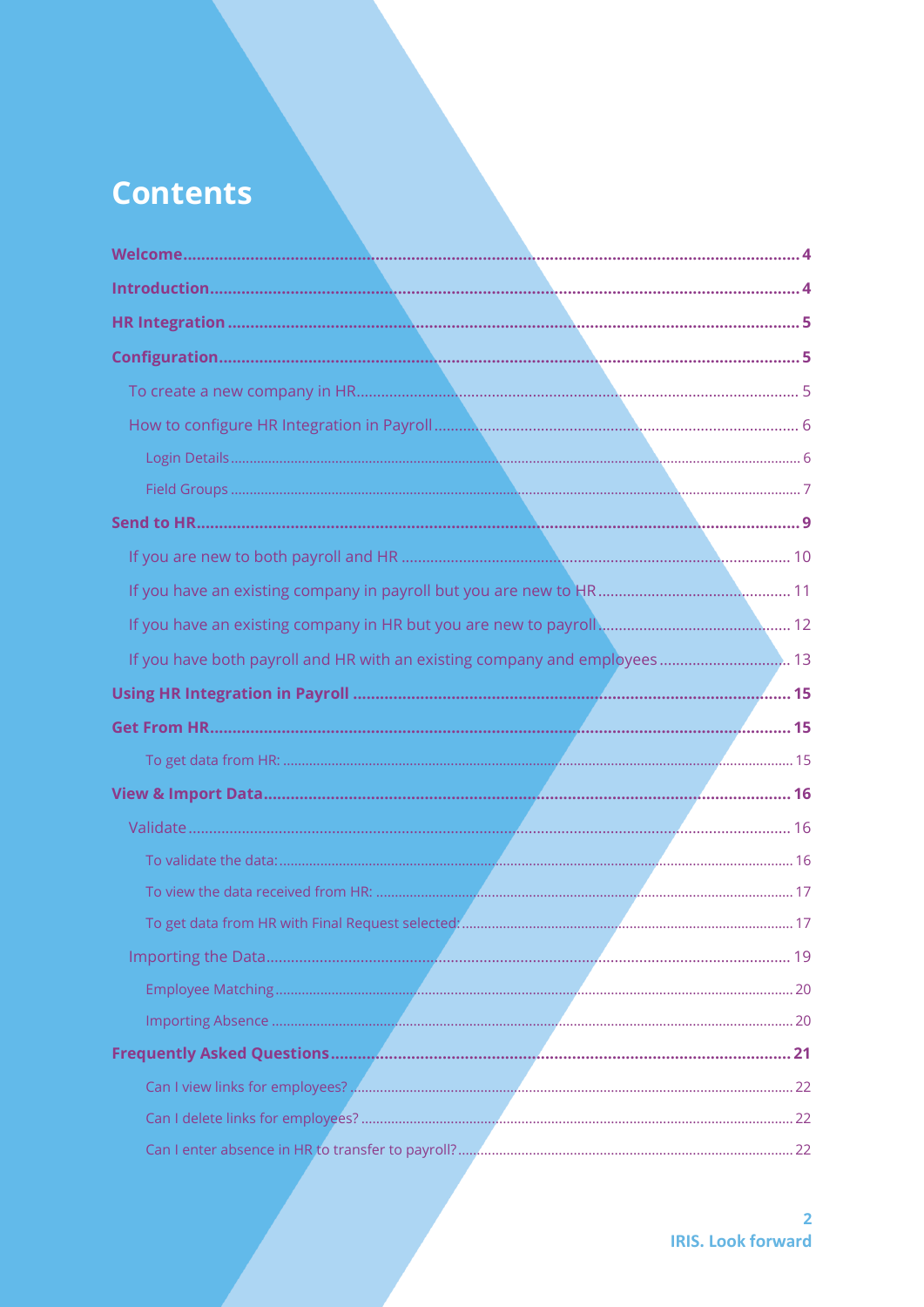| If I take a copy of a company in Admin that is linked to HR, will I have to link the company again? 25 |  |
|--------------------------------------------------------------------------------------------------------|--|
|                                                                                                        |  |
|                                                                                                        |  |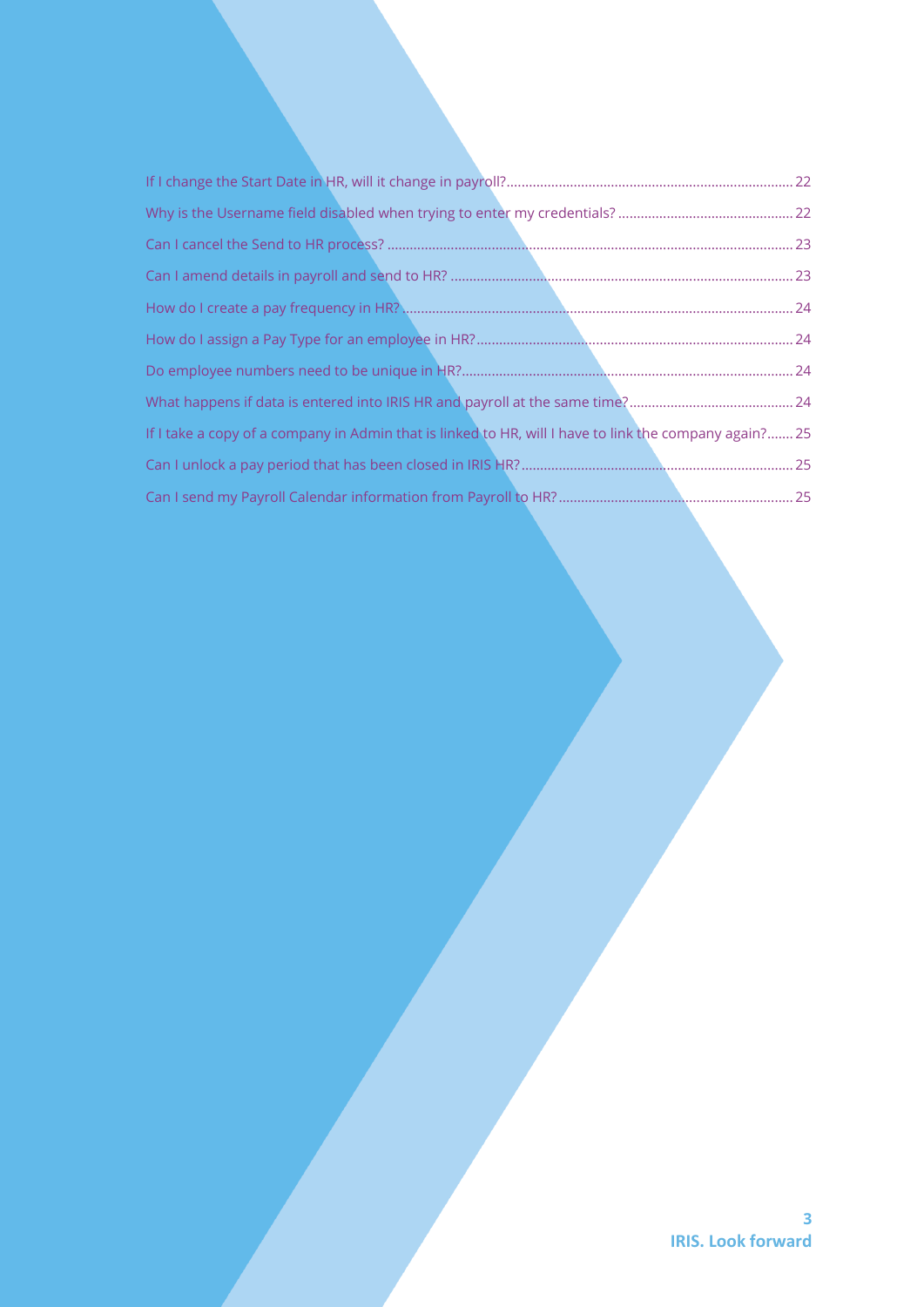## <span id="page-3-0"></span>**Welcome**

This guide will give you an overview of how HR Integration works within the payroll software. You can read it straight through or just jump to the section you are interested in, using the links on the **Contents** page.

If text within the guide looks like **this** it is a link, which will take you to information on that topic.

## <span id="page-3-1"></span>**Introduction**

HR Integration is a revolutionary feature of the software, created to help reduce your workload and free up your valuable time.

With an active HR account, you can send data to payroll and import from payroll into HR. Information entered into your HR system can be pulled through to payroll and used to pay employees. This time-saving feature removes the need to enter the same information twice, or to use cumbersome export and import processes.

If you have the IRIS AE Suite, you can publish payslips, pension letters and P60s to HR where your employees can view them. A guide advising employees how to view these can be found **[here](https://www.iris.co.uk/EmpGuide)**



Here is an overview of the process: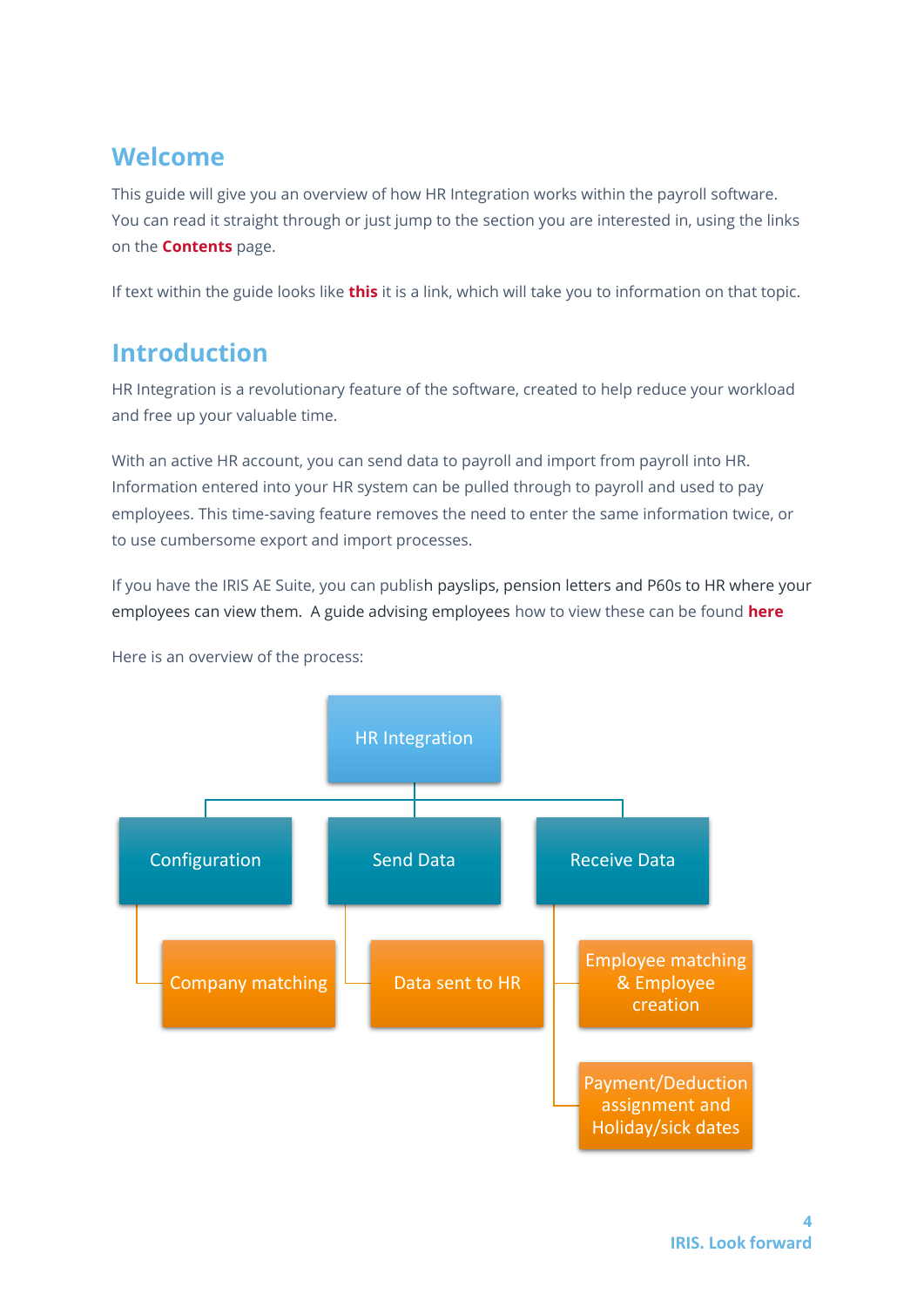## <span id="page-4-0"></span>**HR Integration**

In your Payroll software, on the **Company** tab card there is an **HR Integration** section which includes the following options: **Configure**; **Send to HR**; **Get from HR**, **View & Import HR Data** and **View Links**.



## <span id="page-4-1"></span>**Configuration**

**Please Note**: Before configuring HR Integration in payroll, you **must** have a company in HR for the payroll company to link to. You must also check that each payment/deduction name in payroll is unique, before sending data to HR.

## <span id="page-4-2"></span>**To create a new company in HR**

As stated above, you must have a company in HR for your payroll company to link to. To create a company in HR:

- 1. Log into HR
- 2. Choose **System Tools**
- 3. Then, from the top right, select **Lookup Tables**
- 4. From the **Lookup Tables** screen click **Contract**
- 5. This opens a drop-down list, choose **Company**
- 6. From the **Company** screen, select **Create New**
- 7. Leave **Type** set to **Company**
- 8. In the **Lookup** field enter your **Company Name**
- 9. Click **Save** then **Close**

This company will now be available to select when linking payroll to HR.



System Tools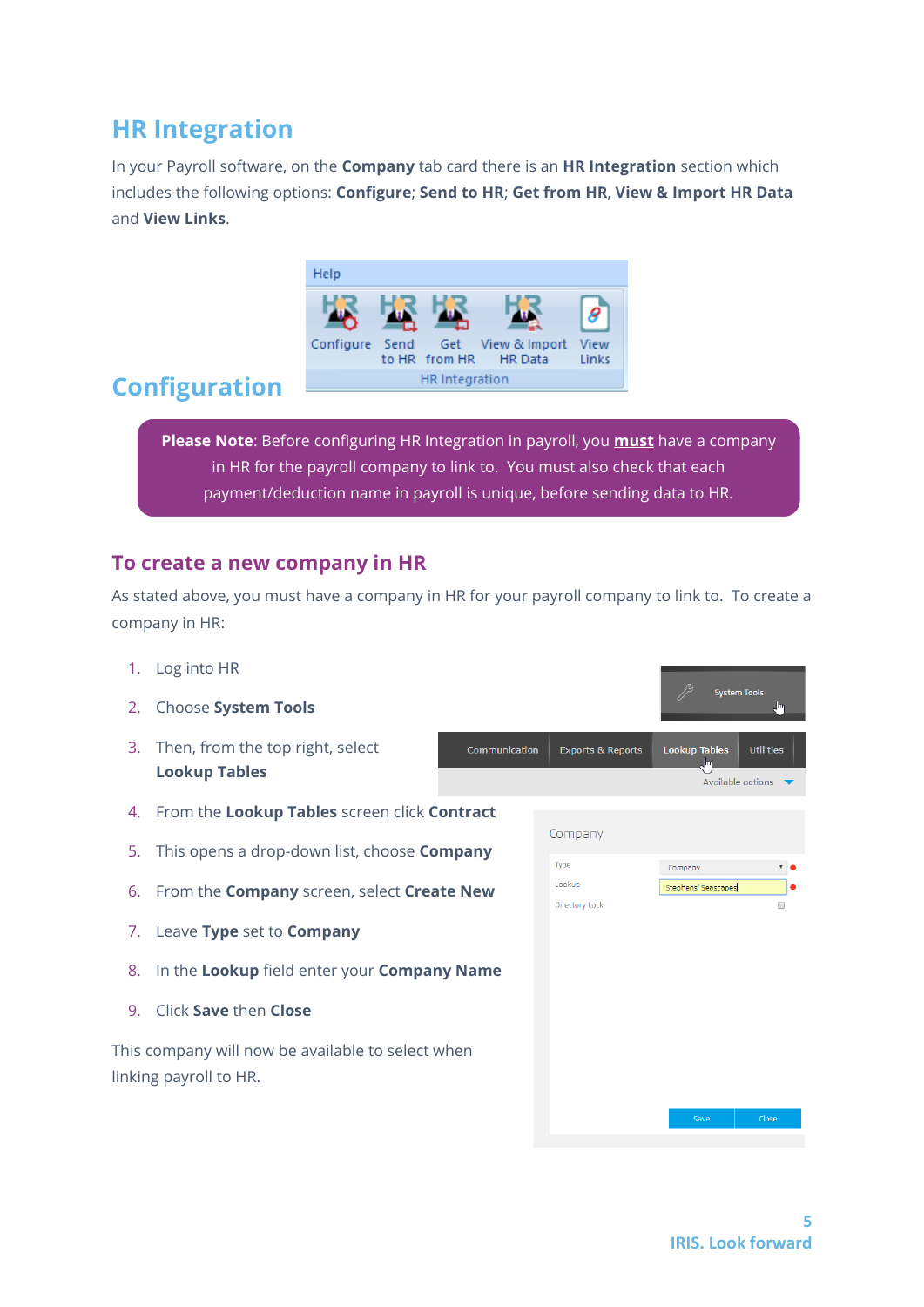## <span id="page-5-0"></span>**How to configure HR Integration in Payroll**

You **must** complete the configuration process **before** using HR Integration for the first time. To do this follow these steps:

**11** HR Integration Configuration

П

 $\boxed{\phantom{a}}$  Unlink  $\phantom{a}$  **Fields** 

Show Password

-<br>Login Details Username

Password

Not linked

## <span id="page-5-1"></span>**Login Details**

- 1. Go to **Company | Configure**
- 2. This will open the **HR Integration Configuration** screen
- 3. Enter the **Username** and **Password** these are your HR login credentials
- 4. Tick **Show Password** if you want to confirm what you have entered
- 5. Click **OK**
- 6. If you only have one company in HR, the company will automatically link
- 7. If you have more than one HR company, the **[HR Integration Company Selection](#page-5-2)** screen will be displayed
	- i. From the drop-down list, select the HR company to link to payroll
	- ii. Choose the **HR Name (ID)** from the list
	- iii. Click **OK**

|                             | <b>In HR Integration Company Selection</b>      |  |
|-----------------------------|-------------------------------------------------|--|
| <b>HR Company Selection</b> |                                                 |  |
|                             | Please select the HR company to link to payroll |  |
| HR Name (ID)                | Default HR System (0)                           |  |
|                             | Cancel                                          |  |

**OK** Cancel

<span id="page-5-2"></span>Each HR Company only links to a single payroll company. Once you have linked a company in payroll to a company in HR you are unable to link that HR company to a different payroll company. HR has a mandatory company field when set to link to payroll.

<span id="page-5-3"></span>**Please Note**: If the **Tax Code** field and **Student Loan details** are blank in payroll, for instance it is a new employee, the applicable fields will be imported into **Employee Details**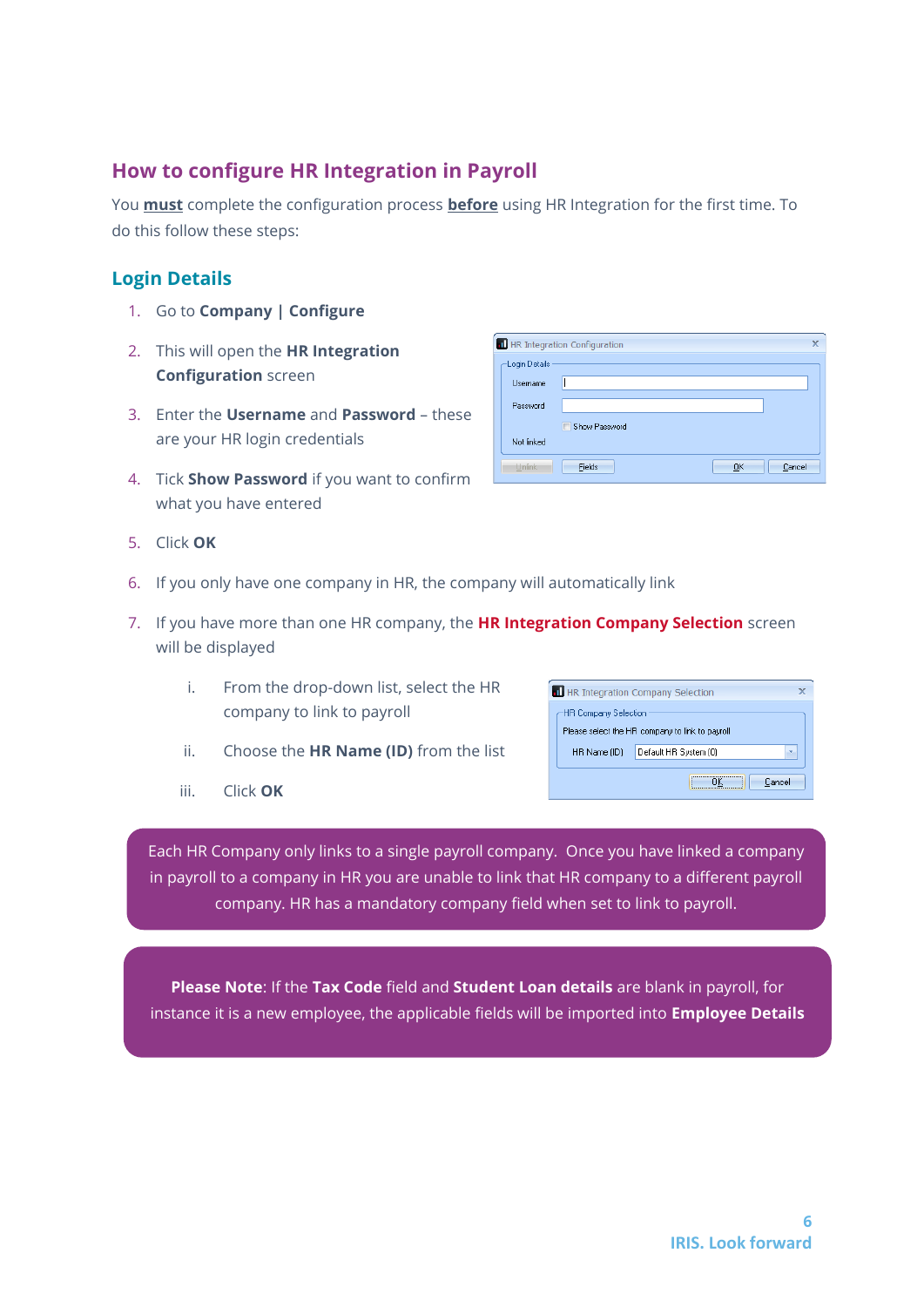- 8. On the **HR Integration Configuration** screen, click the **Fields** button. This opens the **HR Integration Settings** screen
- 9. The **HR to Payroll** and **Payroll to HR** columns allow you to customize the direction the information is transmitted, for instance send from Payroll to HR or import from HR into payroll. The fields available for selection are:
	- **Employee Details** (both HR to Payroll and Payroll to HR selected by default)
	- **Tax/NI Details** (Only Payroll to HR selected by default)
	- **P45/New Starter Details** (Only Payroll to HR selected by default)
	- **Student Loan Details** (Only Payroll to HR selected by default)
	- **Bank Details** (Only HR to Payroll selected by default)
	- **Absences** (Only HR to Payroll selected by default)
	- **Pensions** (Only Payroll to HR selected by default)
	- **Pay Information** (Only Payroll to HR selected by default)

## <span id="page-6-0"></span>**Field Groups**

For your information, the following table details the field groups.

| <b>Employee Details</b> |                       |               |
|-------------------------|-----------------------|---------------|
| <b>Title</b>            | <b>Marital Status</b> | Surname       |
| Forename 1              | Forename 2            | Known as      |
| Tel No                  | e-mail                | Dates - Birth |
| Address                 | Postcode              | Country       |
| Gender                  | Dates - Started       | Department    |
| Passport No             | Pay Method            |               |

| <b>Tax/NI Details</b> |                         |                          |
|-----------------------|-------------------------|--------------------------|
| Tax Code              | Week1/Month 1?          | NI Number                |
| NI Rate               | Director?               | Director Tax Week Number |
| Normal NI             | Apprenticeship End Date | Off-Payroll Worker       |
| Worker Pays ER's NI   |                         |                          |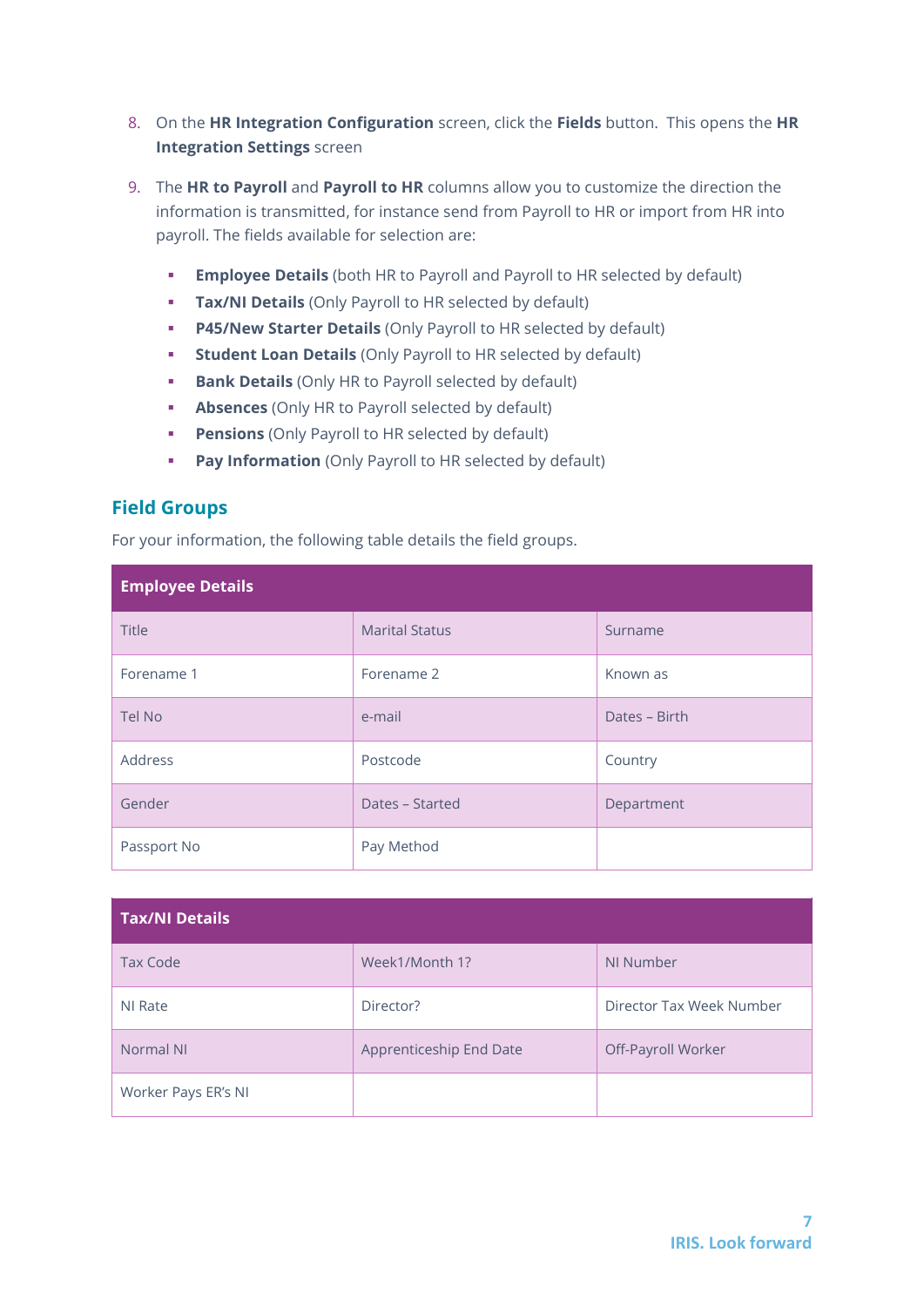| P45/New Starter Details ˈ                                        |                        |
|------------------------------------------------------------------|------------------------|
| Previous Employment – Gross Pay   Previous Employment - Tax Paid | <b>Starter Details</b> |

| <b>Student Loan</b>                   |                                         |                                              |
|---------------------------------------|-----------------------------------------|----------------------------------------------|
| Student Loan Start Date               | Student Loan End Date                   | Continue Student Loan                        |
| Plan Type                             | Postgraduate Student Loan Start<br>Date | Postgraduate Student Loan<br><b>End Date</b> |
| Continue Postgraduate Student<br>Loan |                                         |                                              |

| <b>Bank Details</b>             |                     |                                     |
|---------------------------------|---------------------|-------------------------------------|
| Sort Code                       | Account No          | <b>Bank/Building Soc Name</b>       |
| Bank Branch                     | <b>Account Name</b> | <b>Building Society Roll Number</b> |
| Bank Reference 1 (Bobs/Autopay) |                     |                                     |

| Absences                      |                 |                           |
|-------------------------------|-----------------|---------------------------|
| Absence Reason (Sick/Holiday) | Date of absence | Holiday Pay   Entitlement |

| $\blacksquare$ Pensions         |                                    |  |
|---------------------------------|------------------------------------|--|
| Pay Elements flagged as Pension | Pension Fund* (Payroll to HR only) |  |

| <b>Pay Details</b>                         |                                         |                                                                     |
|--------------------------------------------|-----------------------------------------|---------------------------------------------------------------------|
| Pay Rate in period assigned to<br>employee | Hours in period assigned to<br>employee | Pay/Deds assigned to<br>employee that are not flagged<br>as pension |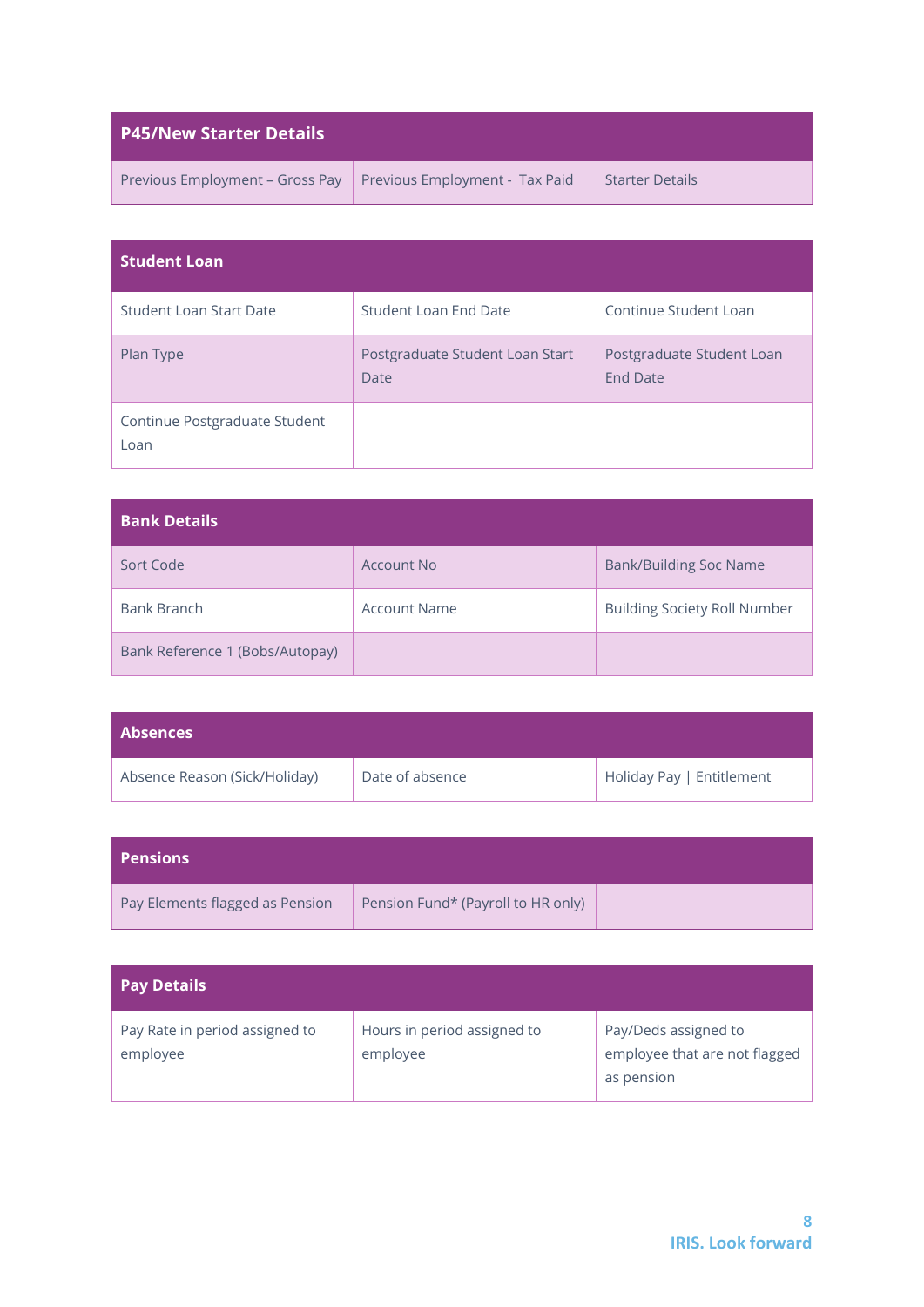## <span id="page-8-0"></span>**Send to HR**

You must run the **Send to HR | HR Integration | Payroll Information** option for all companies before you can get data from HR. \*

You can also use the **Send to HR | HR Integration | Payroll Information** option to export static data to HR, such as company pay element data (e.g. hourly rates and payments & deductions), employee details and pay elements (such as bonus payments and expenses) assigned to employees. This includes pension pay elements listed in **Company | Payments & Deductions | Configure Pensions**. If an employee has a pension assigned, the standard value will also be sent from payroll to HR. If pension deductions are not assigned to a Pension Fund, these will not be sent to HR.

If you have a salary sacrifice pension, you need to set the Salary Sacrifice flag in IRIS HR manually. To do this:

- 1. Log into IRIS HR
- 2. From **Directories** select the employee
- 3. On the **Benefits** tab, select the relevant pension and tick the **Salary Sacrifice** box
- 4. Click **Save**

**Please Note**: You **must** check that each payment/deduction name in payroll is unique, before sending data to HR.

**Please Note**: If multiple employees' or employers' deductions are linked to a Pension Fund, these will need to be checked in HR to ensure the correct elements are linked for employees.

\* Unless you have been using both HR and payroll prior to integration being added to the software

**Please Note**: Do not delete rates or payments that have been used from either system for an employee. This may cause inaccuracies with reports on both HR and Payroll systems. Removal of rates/payments for employees should only be performed if a rate/payment has not been used in the current tax year (i.e. after a year end restart)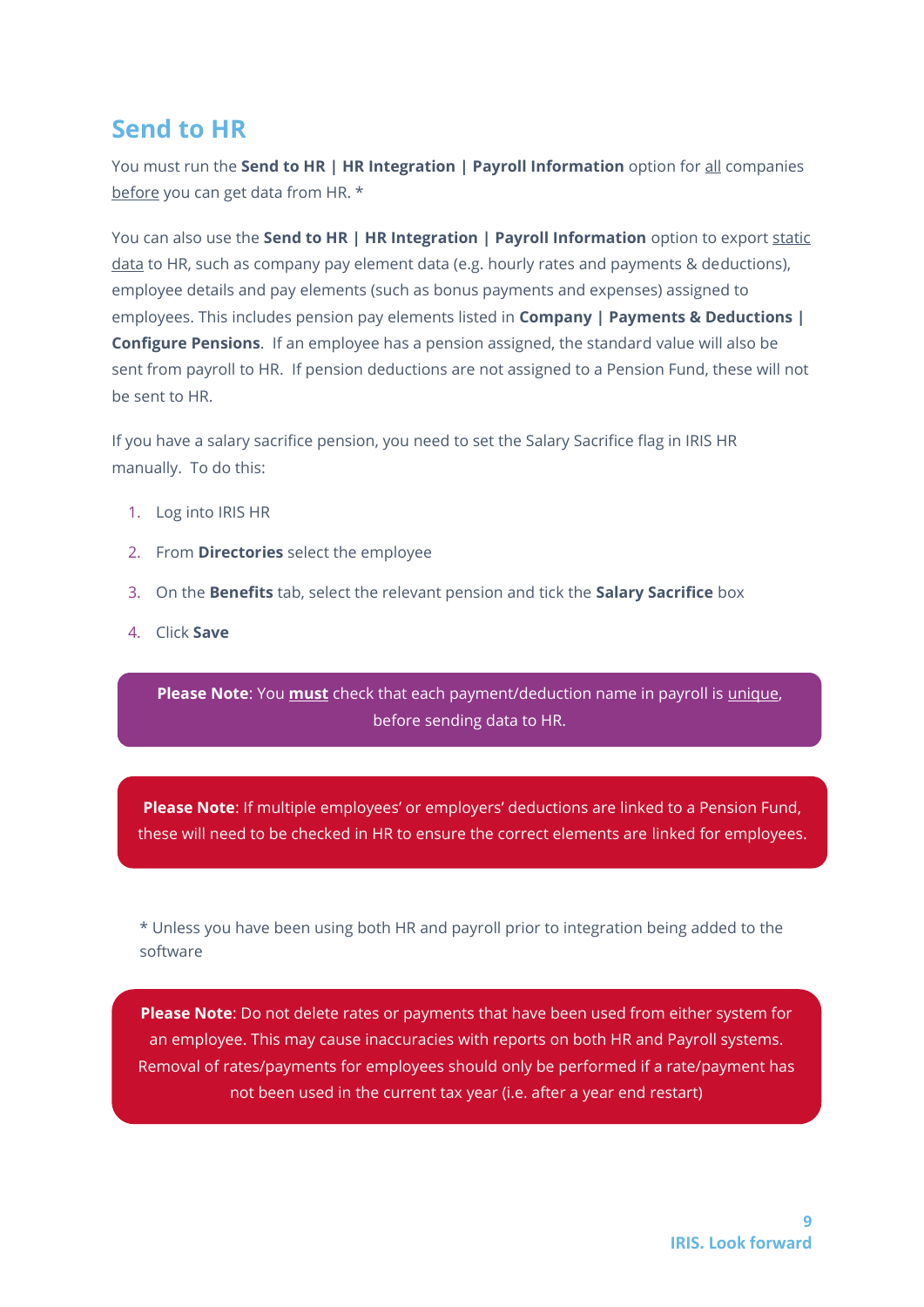This section shows the steps you need to take if:

- **[If you are new to both payroll and HR](#page-9-0)**
- **[If you have an existing company in payroll but you are new to HR](#page-10-0)**
- **[If you have an existing company in HR but you are new to payroll](#page-11-0)**
- **[If you have both payroll and HR with an existing company and employees](#page-10-1)**

## <span id="page-9-0"></span>**If you are new to both payroll and HR**



Once you have set up the company in payroll (for help, click **[here](https://www.iris.co.uk/assets/Uploads/SME-Support/Support-Documents/IPB/Apr-18/IRIS-Payroll-Business-Apr-18-Getting-Started-Guide.pdf)** to view the **IRIS Payroll Getting Started Guide**) and HR:

- 1. Log into payroll
- 2. In payroll go to **Company | Configure** and enter your **[HR login details](#page-5-1)**
- 3. Under **Company | Pay Elements**, create hourly rates, and payments and deductions
- 4. Create your employees and assign any standard pay elements
- 5. From the **Company | HR Integration** section choose **Send to HR | HR Integration | Payroll Information**
- 6. A message will be displayed, click **Yes** to continue
- 7. Once complete, a message confirming data has been successfully sent to HR will be displayed

This process will:

- Send and create the pay elements definitions in HR
- Create the employees in HR, together with the standard pay elements assigned in payroll



| HR Integration                                                              |  |
|-----------------------------------------------------------------------------|--|
| This will send all current employee data to HR, do you want to<br>continue? |  |
| <b>Yes</b><br>No                                                            |  |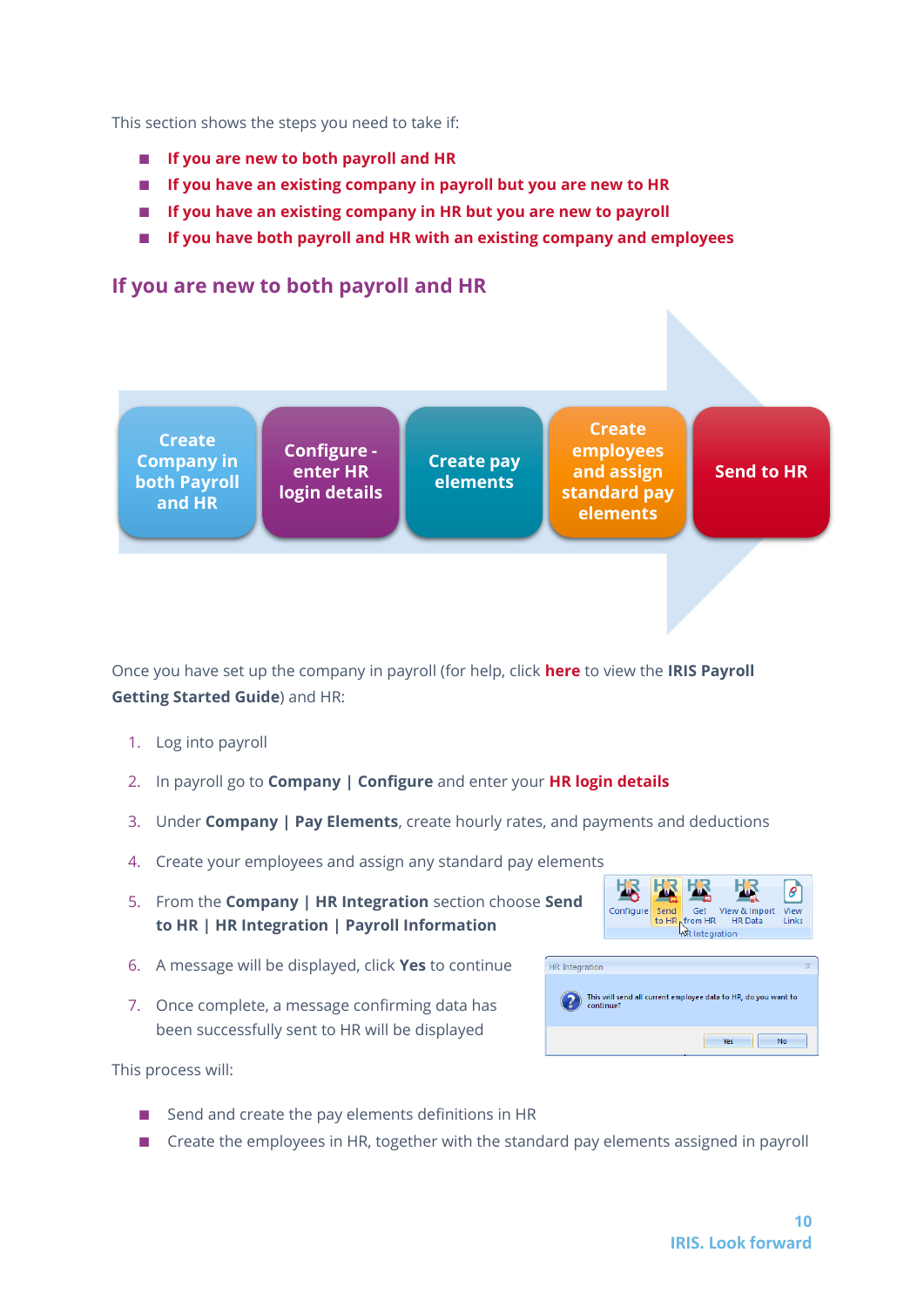## <span id="page-10-0"></span>**If you have an existing company in payroll but you are new to HR**

**Create company in HR Configure - enter HR login details in payroll Send to HR**

If you have a company in payroll but have just purchased HR, once you have created a company in HR:

- 1. Log into payroll
- 2. Go to **Company | Configure** and enter your **[HR login details](#page-5-1)**
- 3. From the **Company | HR Integration** section, choose **Send to HR | HR Integration | Payroll Information**
- 4. A message will be displayed, click **Yes** to continue
- 5. Once complete, a message confirming data has been successfully sent to HR will be displayed

This process will:

- Send and create the pay elements definitions in HR
- <span id="page-10-1"></span>■ Create the employees in HR, together with the standard pay elements assigned in payroll

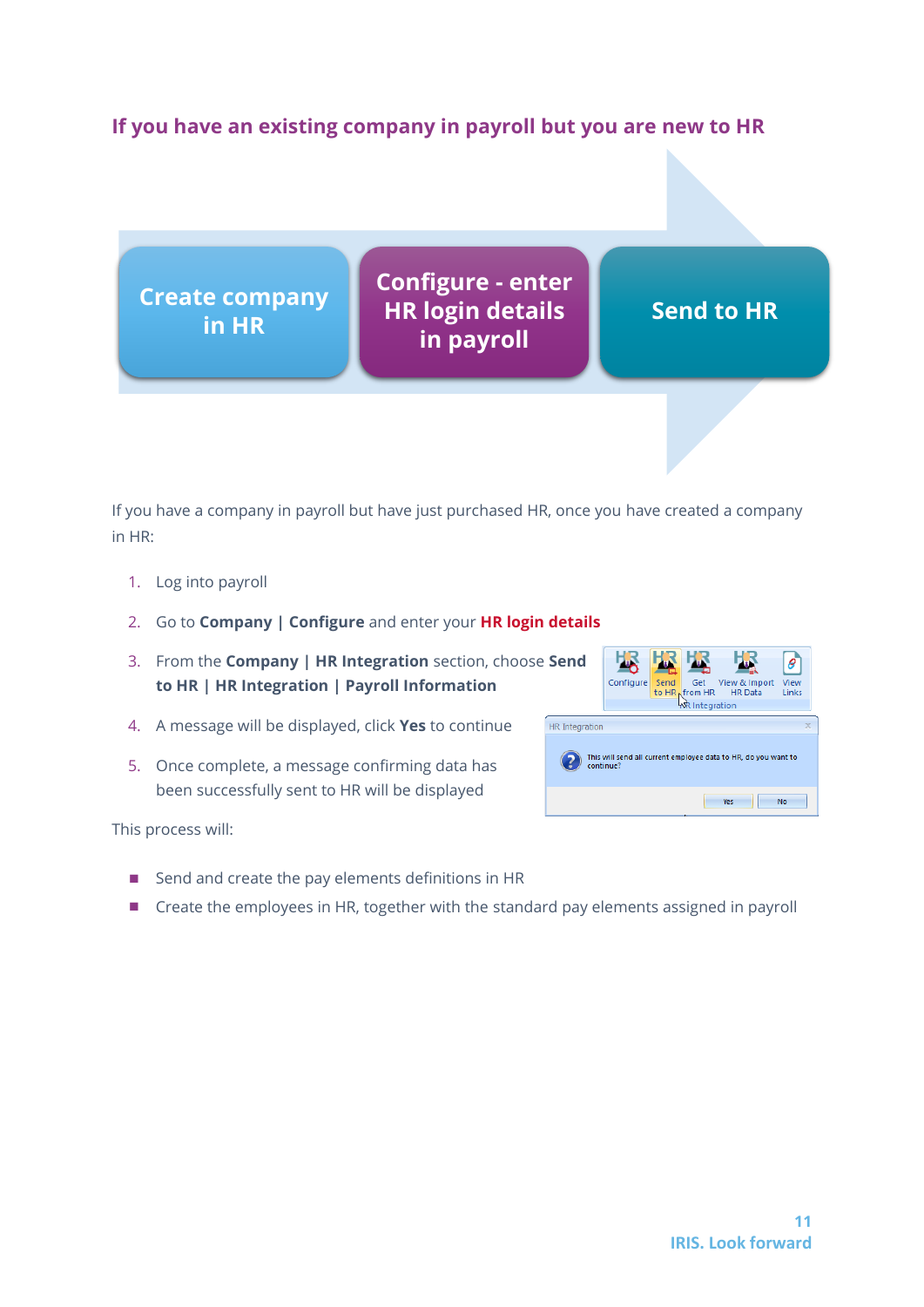## <span id="page-11-0"></span>**If you have an existing company in HR but you are new to payroll**



If you are creating a new company, having purchased the payroll software, once you have set up the company in payroll (for help, click **[here](https://www.iris.co.uk/assets/Uploads/SME-Support/Support-Documents/IPB/Apr-18/IRIS-Payroll-Business-Apr-18-Getting-Started-Guide.pdf)** to view the **IRIS Payroll Getting Started Guide**):

- 1. In payroll go to **Company | Configure** and enter your **[HR login details](#page-5-1)**
- 2. Under **Company | Pay Elements**, create hourly rates and payments and deductions
- 3. From the **Company | HR Integration** section choose **Send to HR | HR Integration | Payroll Information**
- 4. A message will be displayed, click **Yes** to continue
- 5. Once complete, a message confirming data has been successfully sent to HR will be displayed
- 6. In HR, ensure employees have the **[Pay Type](#page-23-1)** field set

#### This process will:

■ Send and create the pay elements definitions in HR

**Please Note**: After performing the **[Get from HR](#page-14-1)** process you need to assign any standard pay elements to employees in payroll

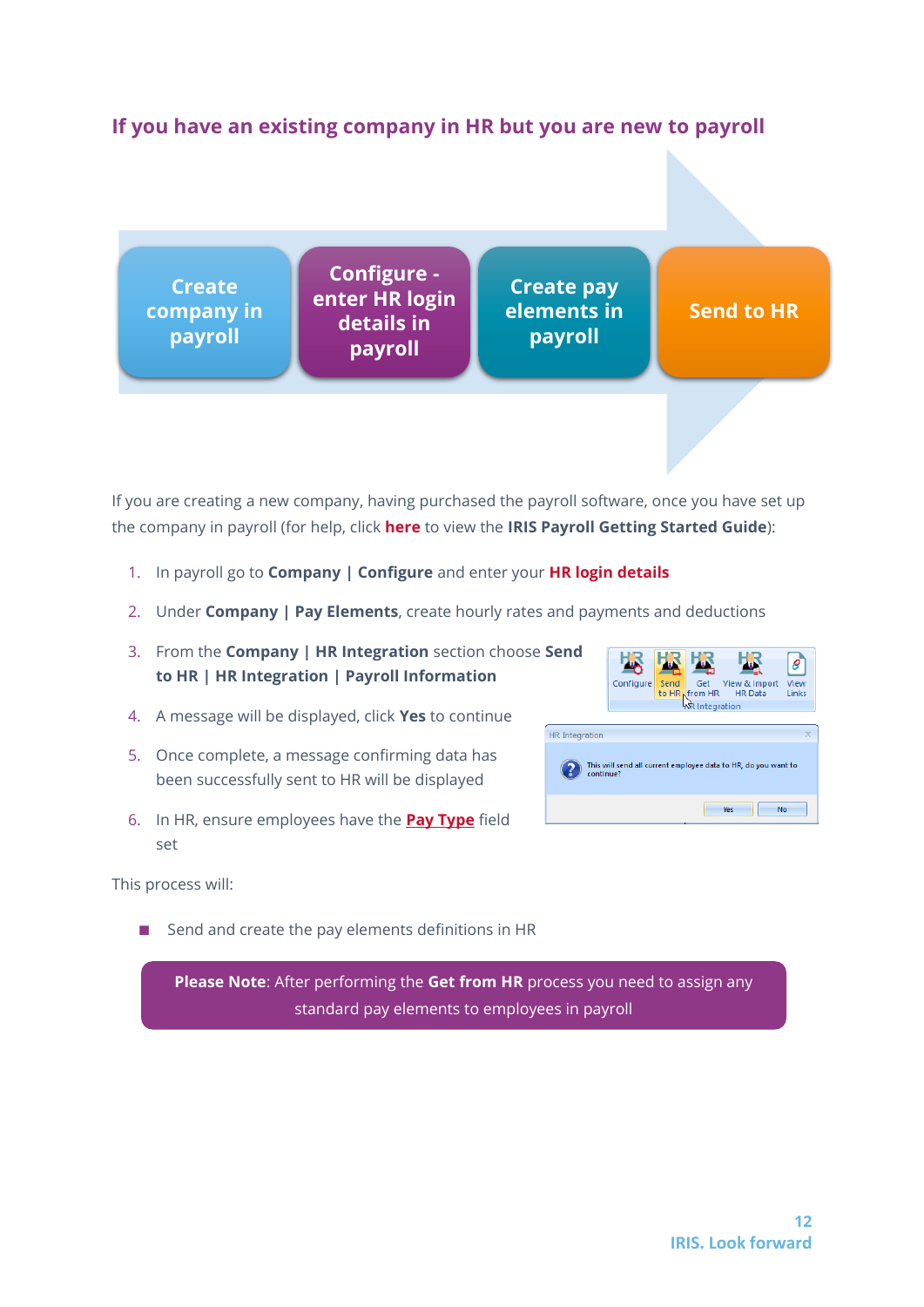## <span id="page-12-0"></span>**If you have both payroll and HR with an existing company and employees**

If you have existing companies in payroll and HR and want to link the products:

- 1. Ensure all data in IRIS HR is up to date
- 2. Prior to running payroll, make a backup of your payroll data, ensuring the last payroll period run for the frequency has been finalised
- 3. In HR, select an employee and go to **Employee | Contract | Company**. Then select the relevant company for the employee. Next go to **Employee | Payroll | Pay Type** and choose the appropriate pay frequency

For help with creating and assigning a **Pay Type**, see **[creating a Pay Type](#page-23-0)** and **[assigning a](#page-23-1)  [Pay Type](#page-23-1)**

- 4. Repeat step 3 for all employees in the HR system
- 5. Log into payroll and in **Company | Configure** enter your **Username** and **Password**, see **[HR login details](#page-5-1)**
- 6. If there are multiple frequencies configured, select the frequency to link to HR in payroll
- 7. Go to **Company | Get from HR** and get the data from HR for the active period for the frequency
- 8. After performing **Get from HR**, the retrieved data is listed on the **Company | View & Import HR Data** screen
- 9. Highlight the **Period** and click **Validate**
- 10. Ignore any "**Error – Pay/Ded does not exist**" messages, however if other validation errors/warnings appear, amend these in HR and repeat step 7
- 11. When you are happy with the data from HR, go to **Company | Get from HR** and select **Get Data** for the active period with the **Final Request** option selected
- 12. Go to **Company | View & Import HR Data**, highlight the period you have just closed and click **Import**, ignoring any "**Error – Pay/Ded does not exist**" messages

| Get from HR - Monthly Pay Frequency                                                       | x |
|-------------------------------------------------------------------------------------------|---|
|                                                                                           |   |
| HR Data last retrieved on 09/10/2018 for 2018/2019 Month 2                                |   |
| Get HR Data for 2018/2019 Month 2                                                         |   |
| <b>√ Final Request</b>                                                                    |   |
| Final Request selected, you will not be able to get the HR data for this period<br>again. |   |
| <b>Get Data</b><br>Close<br>Help                                                          |   |

This will copy over and import all the employee details from HR into payroll

13. Repeat steps 3-10 for all pay frequencies in use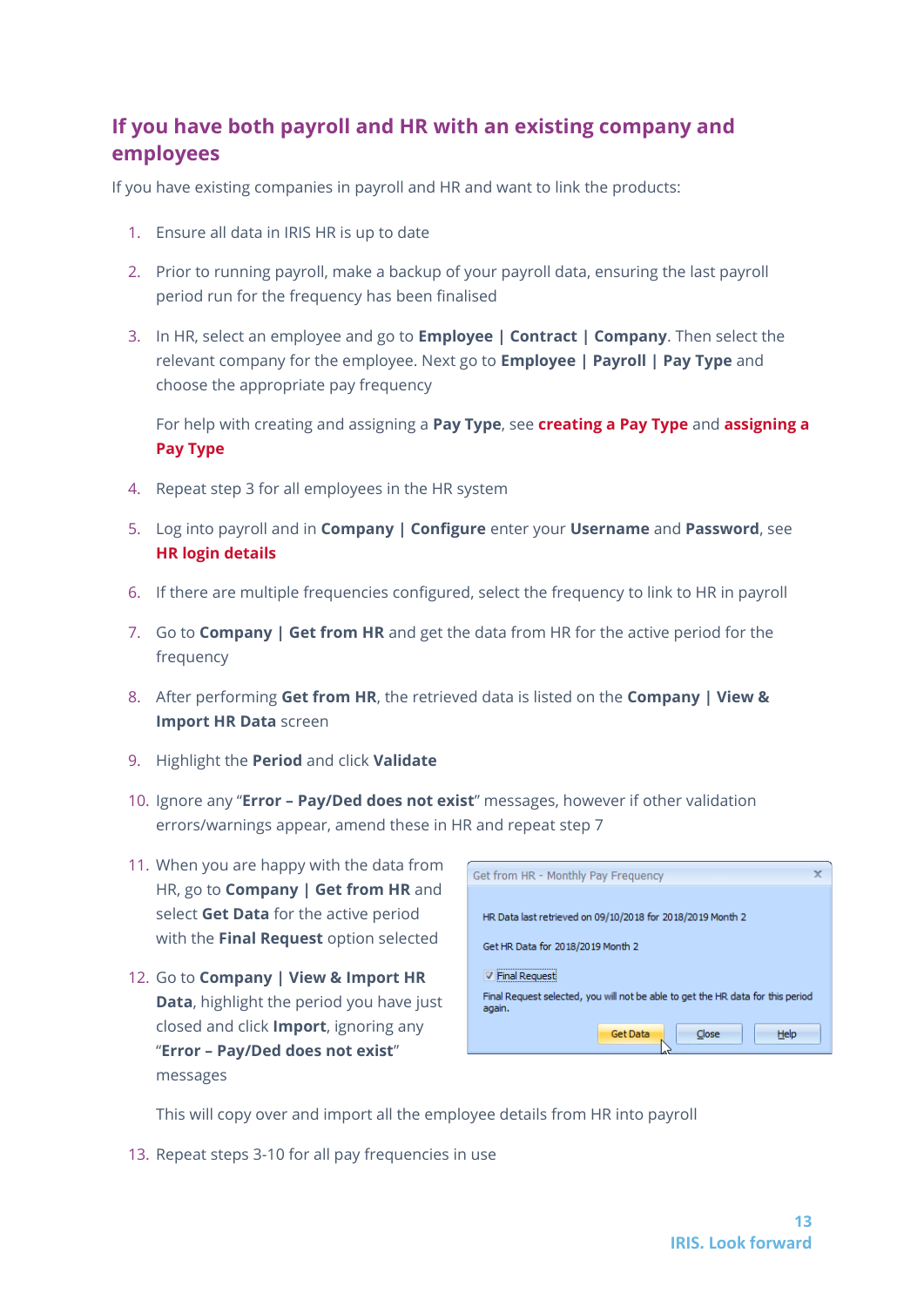- 14. Remove any duplicated holidays or holidays that have already been paid
- 15. Run payroll for the selected frequency and period
- 16. From the **Company | HR Integration** section, choose **Send to HR | HR Integration | Payroll Information** to send data to HR for the period
- 17. A message will be displayed, click **Yes** to continue
- 18. Once complete, a message confirming data has been successfully sent to HR will be displayed

This will set up the pay elements in HR and assign them to employees

- 19. Finalise the period after all payroll processes are completed
- 20. Continue to use HR integration in the normal manner

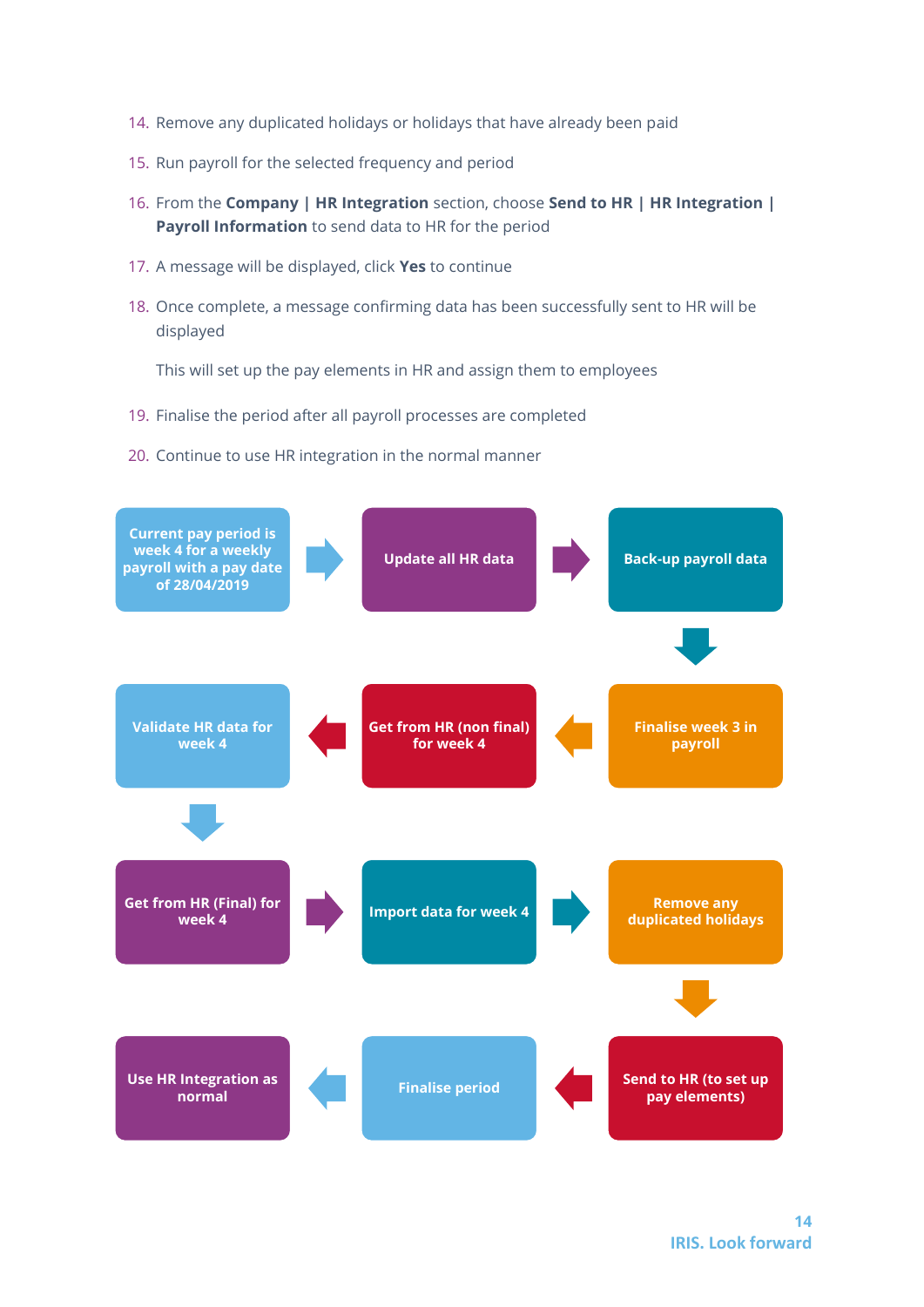## <span id="page-14-0"></span>**Using HR Integration in Payroll**

## <span id="page-14-1"></span>**Get From HR**

Once you have performed the initial **[Send to HR](#page-5-3)**, the payroll software will be able to retrieve and import data from the HR system.

The **Get from HR** icon will be enabled once HR Integration has been configured and the payroll company linked to a HR company.

At the top of the **Get from HR** screen the date HR data was last retrieved is displayed. The year, pay frequency and period number are also shown.



## <span id="page-14-2"></span>**To get data from HR:**

If you have more than one **Pay Frequency**, select the **Pay Frequency** from the sidebar

- 1. Click **Company | Get from HR**
- 2. If you want to view the HR data but not import into payroll at this point, leave **Final Request** unticked. (If you are happy with the data and are ready to import it into payroll tick **Final Request**)

| Get from HR - Monthly Pay Frequency                                                                                             |  |
|---------------------------------------------------------------------------------------------------------------------------------|--|
|                                                                                                                                 |  |
|                                                                                                                                 |  |
| Get HR Data for 2018/2019 Month 1                                                                                               |  |
| Final Request                                                                                                                   |  |
| Final Request is not selected, you will be able to view the HR data but will not<br>be able to import the HR data into payroll. |  |
| Close<br>Help<br>lata                                                                                                           |  |

- 3. Click **Get Data**
- 4. We recommend that you validate the data before import. See **[View & Import Data](#page-14-3)**

<span id="page-14-3"></span>**Please Note:** Once data has been retrieved from HR and marked as **Final Request**, you cannot retrieve this period again

**Please Note**: Any new pay elements must be created in payroll and the **Send to HR** process carried out before using the **Get Data** function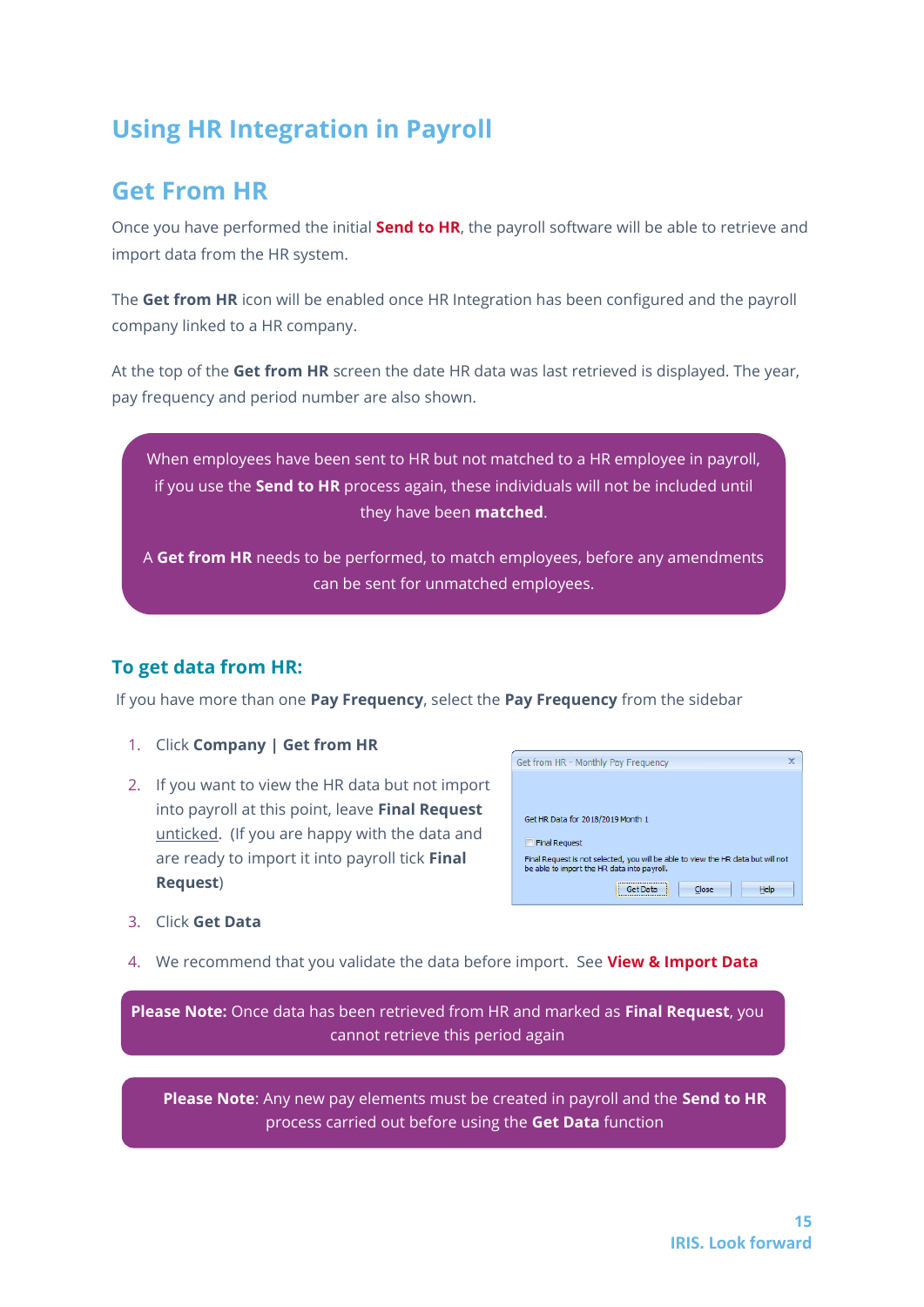## <span id="page-15-0"></span>**View & Import Data**

After performing the **Get from HR** function, the retrieved data is listed on the **Company | View & Import HR Data | View/Import from HR** screen. This screen shows:

- **Date Downloaded**
- **Pay Frequency**
- **Period**
- **Status**
- **Import Date**
- **Import User**

If you choose to **Get from HR** without ticking **Final Request** the text in the fields will be red.

The **Import** button is only enabled when **Final Request** has been selected.

## <span id="page-15-1"></span>**Validate**

Prior to importing the data received from HR we recommend you **Validate** the data. The **Status** column will show '**not validated**' if:

- HR data has been retrieved without selecting **Final Request**, and
- HR data has not been validated

## <span id="page-15-2"></span>**To validate the data:**

1. From the **View/Import from HR** screen click **Validate**

If the data is validated with no errors found, the **HR Data successfully validated** message is displayed and the **Status** column shows **Validated**.

If there are errors, a screen is displayed detailing the employee and the errors

2. Click **Print** to obtain a report detailing the errors, this could assist you when resolving the errors in HR

| <b>Employee Code</b> | Employee Name     | Field             | Data       | Error Messsage                              |
|----------------------|-------------------|-------------------|------------|---------------------------------------------|
| 32                   | <b>Stephens A</b> | <b>NI Number</b>  |            | Warning - When the NI Number is blank       |
| 32                   | Stephens A        | <b>Birth Date</b> |            | Warning - Missing Data. Birth Date is re    |
| 32                   | Stephens A        | <b>Start Date</b> | 02/04/2018 | Warning - When Start Date is present a      |
| 32                   | Stephens A        | NI Letter         |            | Error - Invalid Letter, NI Letter is invali |
|                      |                   |                   |            |                                             |
|                      |                   |                   |            |                                             |
|                      |                   |                   |            |                                             |
|                      |                   |                   |            |                                             |
|                      |                   |                   |            |                                             |
|                      |                   |                   |            |                                             |
|                      |                   |                   |            |                                             |
|                      |                   |                   |            |                                             |
|                      |                   |                   |            |                                             |
|                      |                   |                   |            |                                             |
|                      |                   |                   |            |                                             |
|                      |                   |                   |            |                                             |
|                      |                   |                   |            |                                             |
|                      |                   |                   |            |                                             |

- 3. Click **Close** from this screen
- 4. A prompt will be displayed advising you to make the required amendments and to perform the **Get from HR** process again. Alternatively, you can mark the HR data as valid and then **Get from HR** again with the **Final Request** option ticked. You may then need to address the validation errors once you have imported to stop errors re-appearing

| Payroll Year       | 2018/2019        | ×.     |               |                |             |
|--------------------|------------------|--------|---------------|----------------|-------------|
| Date<br>Downloaded | Pay<br>Frequency | Period | <b>Status</b> | Import<br>Date | Import User |
| 06/09/2018         | Monthly          | h      | Not Validated |                |             |
|                    |                  |        |               |                |             |
|                    |                  |        |               |                |             |
|                    |                  |        |               |                |             |
|                    |                  |        |               |                |             |
|                    |                  |        |               |                |             |
|                    |                  |        |               |                |             |
|                    |                  |        |               |                |             |
|                    |                  |        |               |                |             |
|                    |                  |        |               |                |             |
|                    |                  |        |               |                |             |
|                    |                  |        |               |                |             |
|                    |                  |        |               |                |             |
|                    |                  |        |               |                |             |
|                    |                  |        |               |                |             |
|                    |                  |        |               |                |             |
|                    |                  |        |               |                |             |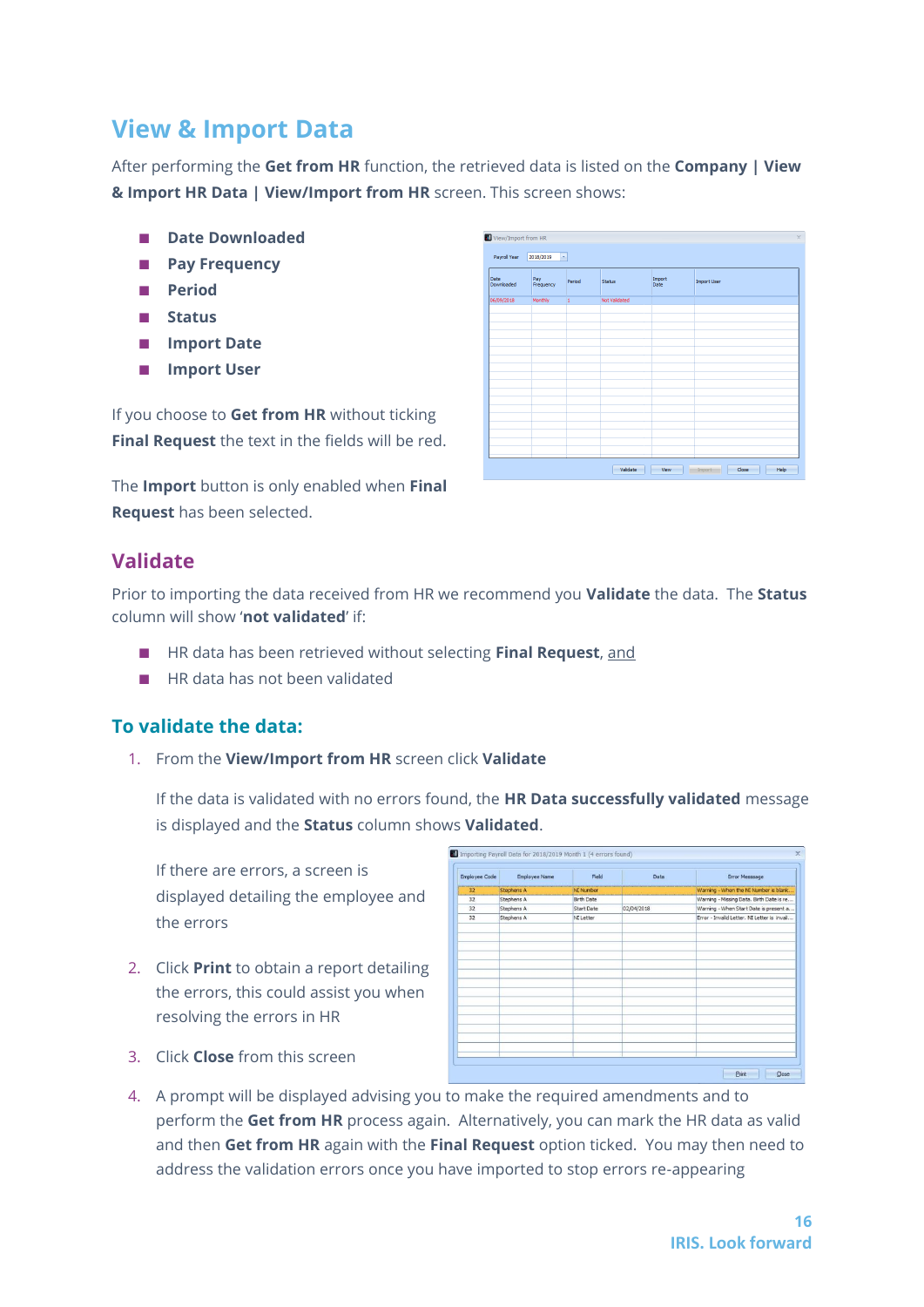- 5. To mark the HR Data as valid, click **Yes**. Alternatively click **No** to return to the **View/Import** grid.
- 6. You can automatically import data from HR to Payroll when it is marked as validated. If you select **Company | HR Integration | View & Import Data | Validate** when the data has already been validated, or if you select to mark the data as valid, this will display a prompt asking if you want to import the HR data to payroll now. Click **Yes** to proceed with the import process. If you select **No** to this prompt, you will need to **Get from HR** and tick the **Final Request** box, prior to importing the data

If you attempt to **Get from HR**, with **Final Request** selected, and have not validated the data, a warning message will be displayed advising you to **Validate** prior to importing into payroll. We would strongly recommend that you carry out the **Validate** process prior to importing however, you can click **Yes** on this message to proceed with the **Get from HR** with **Final Request** set.

#### <span id="page-16-0"></span>**To view the data received from HR:**

- 1. Go to **Company | View & Import HR Data**
- 2. On the **View/Import from HR** screen, highlight the period in the grid and click **View**

The data is read-only; you can view the following tabs:

- **Bulk Employee Amendments** information here will change the standard amounts, such as salary, that appear each payroll for an employee
- **Amend Existing Employees** this section displays a card for each employee on the payroll, containing his or her Name, Code and Department
- **Payroll Entry** this screen details payroll variations entered to appear for this pay period only
- 3. Click **Close** to return to the **View/Import from HR** screen

## <span id="page-16-1"></span>**To get data from HR with Final Request selected:**

Once you have validated the data received from HR and are ready to import:

- 1. If you have more than one **Pay Frequency**, select the **Pay Frequency** from the sidebar
- 2. Go to **Company** | **Get from HR**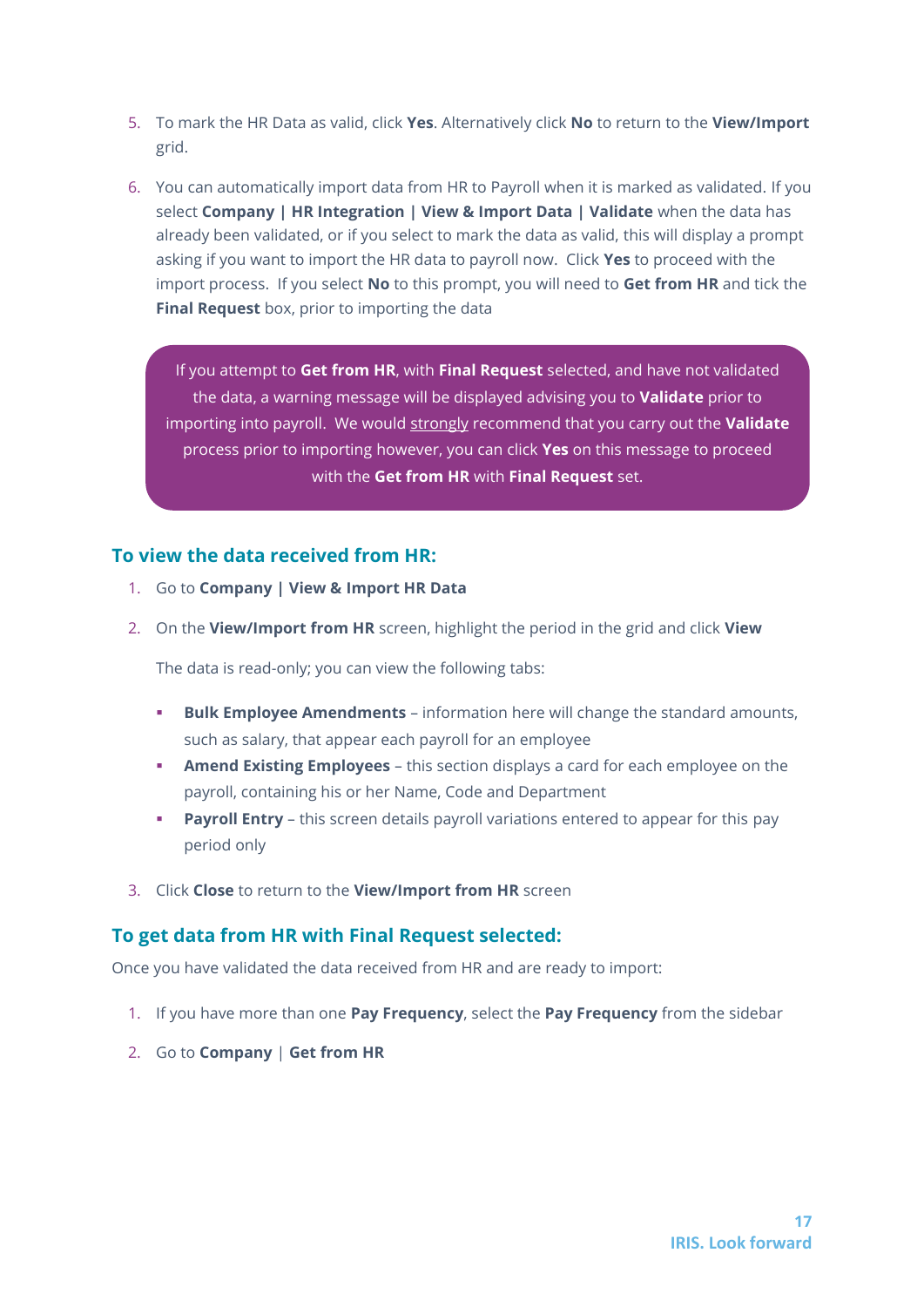#### 3. Tick **Final Request**

- 4. Click **Get Data** a message displays advising that you will not be able to get the selected period's data from HR again
- 5. Select **Yes** to continue (**No** will return you to the **Get from HR** screen)
- 6. If successful, a confirmation message displays

HR Integration × You have selected Final Request, you will not be able to get<br>the selected period data from HR again. Do you want to<br>continue? 2 Yes No **IRIS Payroll Business**  $\overline{\mathbf{x}}$ The payroll data for 2018/2019 Month 1 has been<br>downloaded successfully and is ready for importing into<br>payroll. OK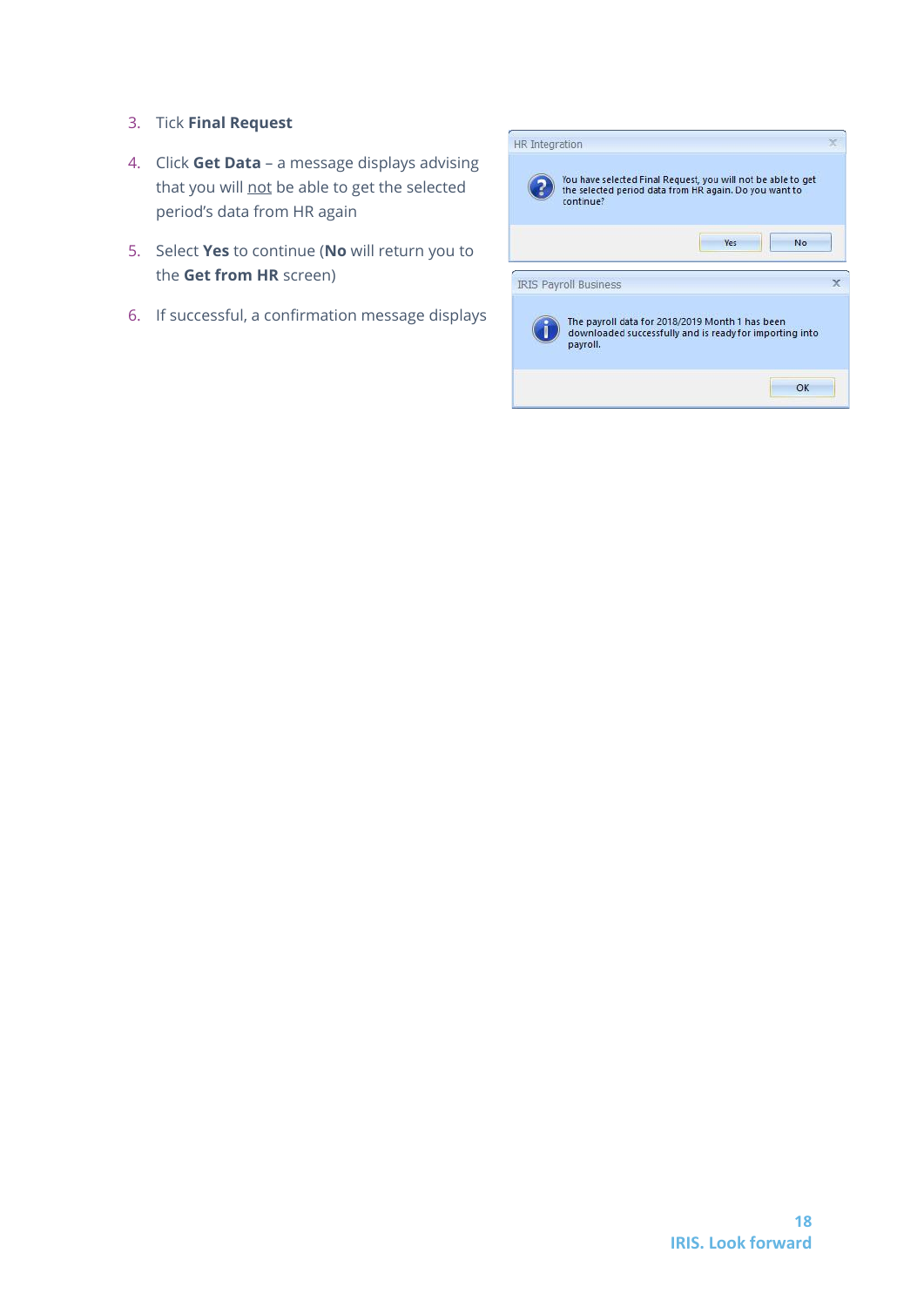## <span id="page-18-0"></span>**Importing the Data**



When you are ready to import the data:

- 1. Go to **Company | View & Import HR Data**
- 2. Highlight the period in the grid and click **Import**
- 3. Click **Yes** to the message asking if you are sure you want to import

| Date<br>Downloaded | Pay<br>Frequency | Period | Status       | Import<br>Date | Import User |                  |  |
|--------------------|------------------|--------|--------------|----------------|-------------|------------------|--|
| 06/09/2018         | Monthly          | H.     | Not Imported |                |             |                  |  |
|                    |                  |        |              |                |             |                  |  |
|                    |                  |        |              |                |             |                  |  |
|                    |                  |        |              |                |             |                  |  |
|                    |                  |        |              |                |             |                  |  |
|                    |                  |        |              |                |             |                  |  |
|                    |                  |        |              |                |             |                  |  |
|                    |                  |        |              |                |             |                  |  |
|                    |                  |        |              |                |             |                  |  |
|                    |                  |        |              |                |             |                  |  |
|                    |                  |        |              |                |             |                  |  |
|                    |                  |        |              |                |             |                  |  |
|                    |                  |        |              |                |             | View/Import Data |  |
|                    |                  |        |              |                |             |                  |  |

**Please Note**: A warning will be displayed if you attempt to import data for an employee who has already had the period calculated. If you click **Yes** to continue importing the data, you will need to calculate the payroll again for the individual. If there are any changes that are not temporary, you will need to undo the payroll for the employee and then calculate again.

After data has been imported, if there are any errors or warnings, such as a missing NI number, they will be displayed.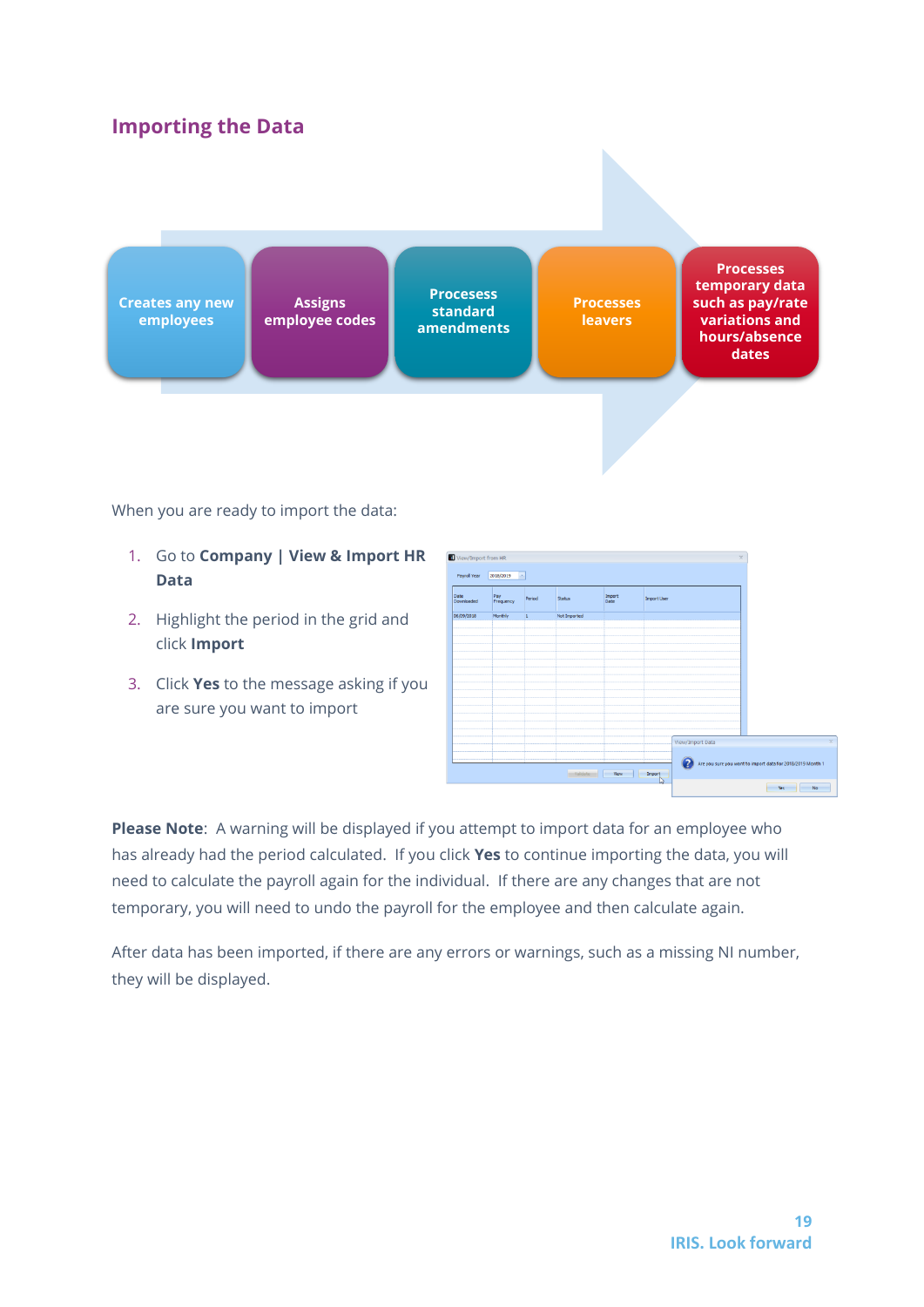## <span id="page-19-0"></span>**Employee Matching**

When an employee is selected to be matched during the HR Integration import, if there is a mismatch between the Surname and/or the employee NI Number a warning is displayed. Employee matching is usually for new employees, where different employee codes (numbers) may have been used in payroll and HR.

If a HR Employee's NI number does not match the Payroll Employee's NI number, a warning is displayed. Clicking **Yes** on the warning will continue with the employee matching and import process whereas clicking **No** will return you to the employee matching screen.

Payroll will attempt to match employees and will display suggested matches, however, if there is no proposed match between the **HR Employee Name** and the **Payroll Employee Name**, choose the relevant employee from the drop-down list to link with the **HR Employee Name**. If the employee is a new employee, choose the option **-New Employee-**. The drop-down list will not include already linked employees.

| <b>Ill</b> Employee Matching | ×                                                                                                                                                                                                                                                                      |
|------------------------------|------------------------------------------------------------------------------------------------------------------------------------------------------------------------------------------------------------------------------------------------------------------------|
| HR Employee Name             | Payroll EmployeeName                                                                                                                                                                                                                                                   |
| STEPHENS, Anna MRS (11079)   | -New Employee-                                                                                                                                                                                                                                                         |
|                              | -New Employee-<br>ZHIVAGO, Clarence DR (11)<br>JECKYLL, Bart DR (13)<br>HYDE, Beatrice MS (15)<br>LIVINGSTONE, Albert DR (16)<br>STABB, Harry MR (19)<br>FRANKENSTEIN, Farrah DR (20)<br>TAYLOR, Tracy MRS (21)<br>TAYLOR, Tracey MRS (31)<br>OGILVY, Lucinda MISS (4) |
|                              |                                                                                                                                                                                                                                                                        |
|                              |                                                                                                                                                                                                                                                                        |
|                              |                                                                                                                                                                                                                                                                        |
|                              |                                                                                                                                                                                                                                                                        |
|                              | пĸ<br>Cance                                                                                                                                                                                                                                                            |

## <span id="page-19-1"></span>**Importing Absence**

Any holiday and sickness days are imported during the import process. Payroll will automatically calculate the amount of holiday pay and/or sickness due and will pay this in the current pay period (if applicable).

The first time you are using HR Integration you will need to check holiday and sickness calculations manually, as absence dates may have already been paid in a previous period. A warning message to this effect will be displayed, click **OK** to continue with the import process.

**Please Note**: Attachment of Earnings and SMP/SPP/SAP pay elements will not be transferred between HR and Payroll and these will need to be assigned manually in both systems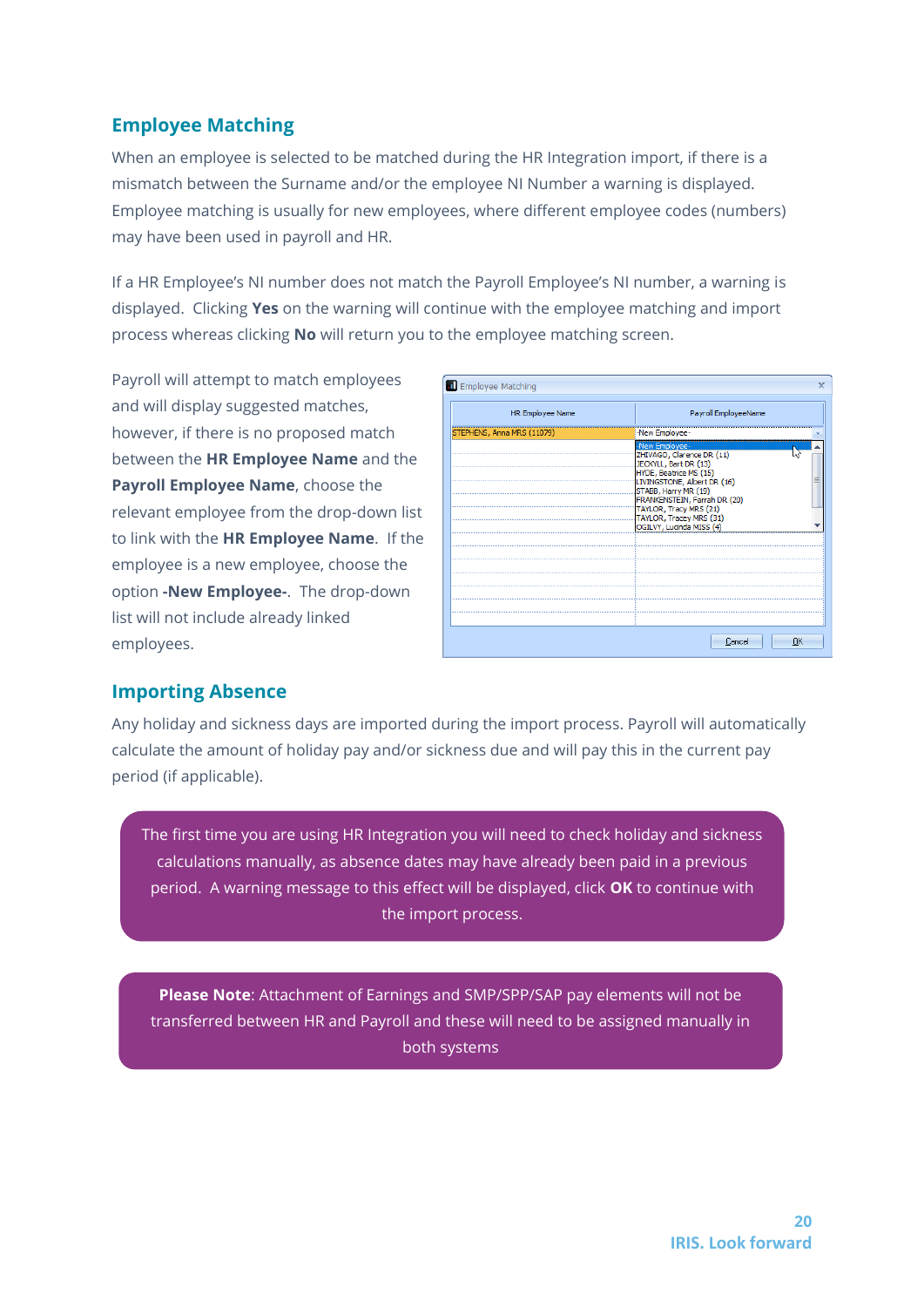Once the import is complete the **View/Import from HR** screen will be updated and will show:

- Status Imported
- The Import Date
- The Import User

Once the import is complete you can continue with your usual payroll process i.e. calculate/finalise. Once payroll is complete, to finish off the period we would advise that you **Send to HR**. This will ensure that the HR records are up to date with the payroll records.

If you are new to payroll, various user guides are available from the **Help | Support | Help & Guides** section. Alternatively, if you need help with a particular screen in payroll, click the **Help** button, which can be found on most screens, (or press the **F1** key on your keyboard) to open the **Manual** directly on the current topic.

## <span id="page-20-0"></span>**Frequently Asked Questions**

**[Can I view links for employees?](#page-21-0)**

**[Can I delete links for employees?](#page-21-1)**

**[Can I enter absence in HR to transfer to payroll?](#page-21-2)**

**[If I change the Start Date in HR will it change in payroll?](#page-21-3)**

**[Why is the Username field disabled when trying to enter my credentials?](#page-21-4)**

**[Can I cancel the Send to HR process?](#page-22-0)**

**[Can I amend details in payroll and send to HR?](#page-22-1)**

**[How do I create a pay frequency in HR?](#page-23-0)**

**[How do I enter a Pay Type for an employee in HR?](#page-23-1)**

**[Do employee codes need to be unique in HR?](#page-23-2)**

**[What happens if data is entered into IRIS HR and payroll at the same time?](#page-23-3)**

**[If I take a copy of a company in Admin that is linked to HR, will I have to link the company](#page-24-0)  [again?](#page-24-0)**

**[Can I unlock a pay period that has been closed in IRIS HR?](#page-24-1)**

**[Can I send my Payroll Calendar information from Payroll to HR?](#page-24-2)**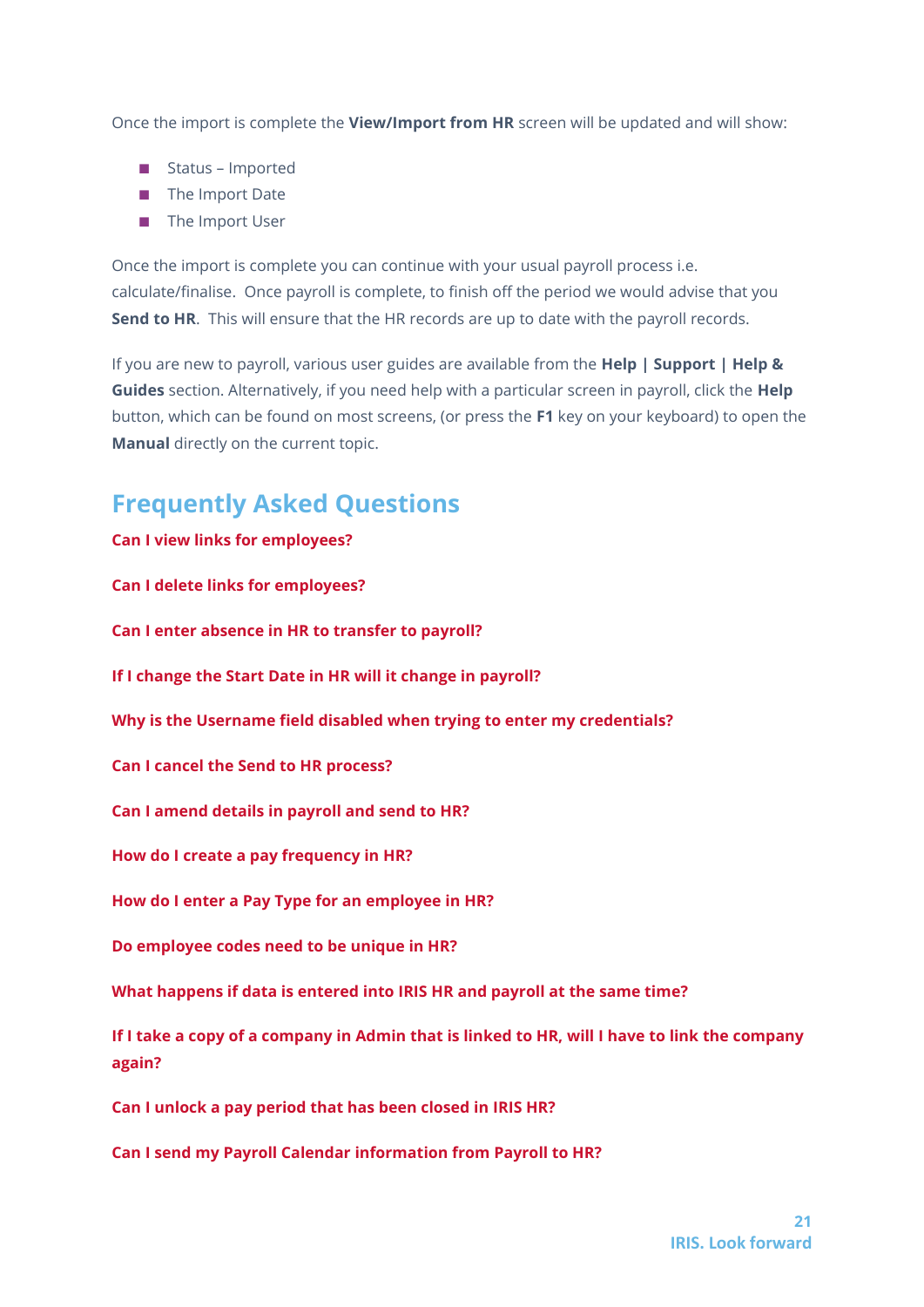## <span id="page-21-0"></span>**Can I view links for employees?**

Yes, from **Company | HR Links** you can view linked employees.

The screen displays the **HR ID** and **Payroll Name**.

#### <span id="page-21-1"></span>**Can I delete links for employees?**

Yes, to delete a link for an employee:

- 1. Go to **Company | HR Links**
- 2. Choose the employee
- 3. Click **Delete**
- 4. To remove the link between payroll and HR click **Yes** to the warning message

#### <span id="page-21-2"></span>**Can I enter absence in HR to transfer to payroll?**

Yes, you can currently enter holidays and sickness **only**. Maternity, compassionate leave and unauthorised absence is not transferred to payroll.

#### <span id="page-21-3"></span>**If I change the Start Date in HR, will it change in payroll?**

No, to change the **Start Date** in Payroll for an employee you need to amend the **Cont. Service** field in HR.

#### **To edit the Cont. Service field:**

- 1. In HR, select **Directories** and then choose the employee
- 2. Click the **Edit** icon
- 3. Go to the **Contract** tab
- 4. Amend the **Cont. Service** field
- 5. Click **Save**



#### <span id="page-21-4"></span>**Why is the Username field disabled when trying to enter my credentials?**

The **Username** field will be disabled if this has been previously entered, saved and linked to an HR Company. If this needs to be changed, you will need to unlink the company.

If the **Username** and **Password** credentials are already stored, the username will be displayed, and the password field will be shown as \*'s. Click **Show Password** to see the details.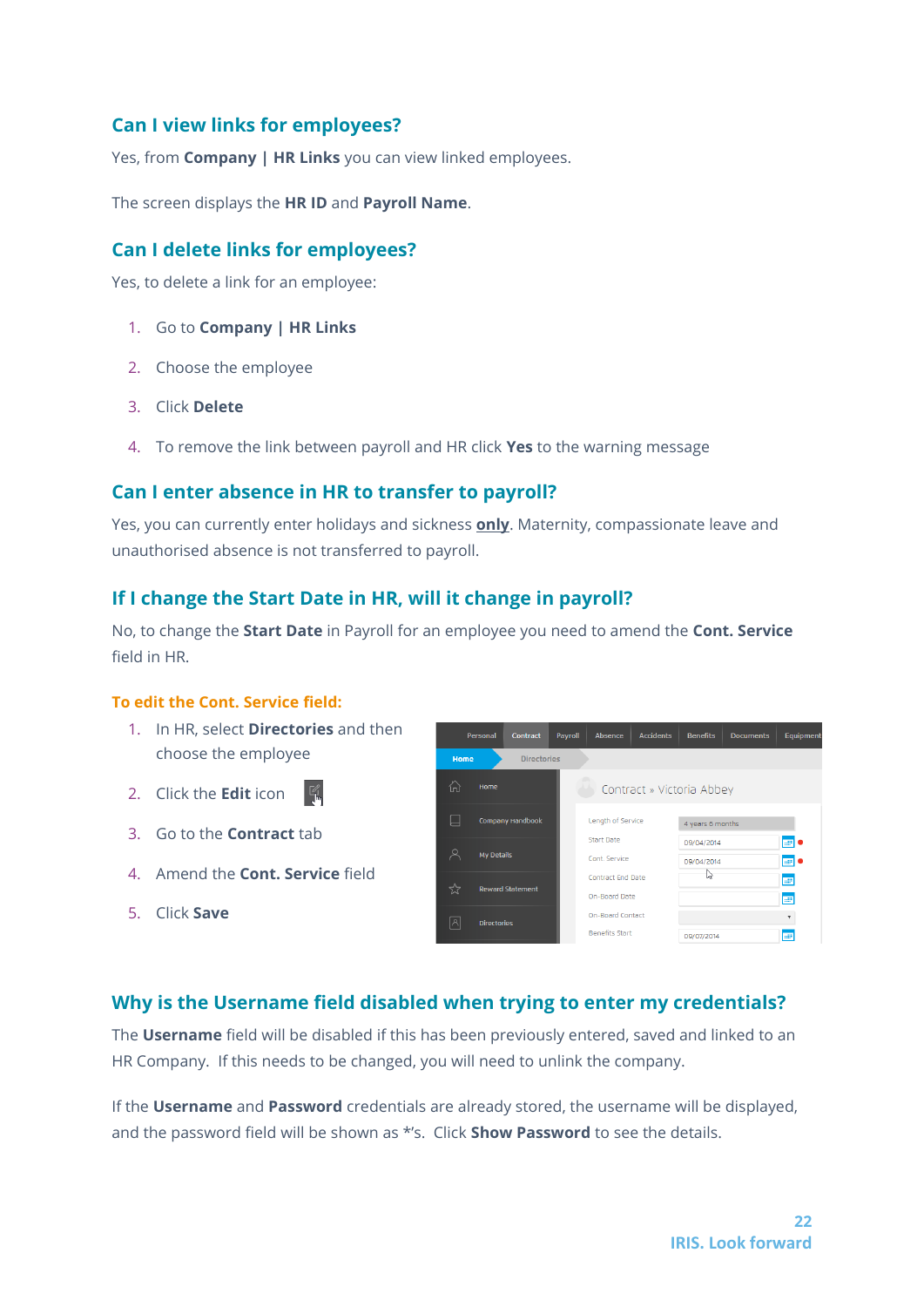Click **Unlink** to remove the following:

- **Username** and **Password** from the HR Integration Configuration screen
- **HR Company ID** from the payroll company and the **HR Company Name**
- **HR ID link** from all employees in the payroll company

A confirmation message will be displayed when you have successfully unlinked a company.

#### **Can I cancel the Send to HR process?**

<span id="page-22-0"></span>A progress bar will be displayed during the "send" process. Clicking **Cancel** will pause the process and a message will be displayed advising that all data may have been sent to the HR system and advising you to check HR for the changes. You will also be asked if you want to cancel sending the data:

| <b>1</b> Send Data to HR Integration |  |
|--------------------------------------|--|
|                                      |  |
|                                      |  |
| Sending payroll information          |  |
| Cancel                               |  |
|                                      |  |

click **Yes** to stop the process or **No** to resume sending the data to HR.

#### <span id="page-22-1"></span>**Can I amend details in payroll and send to HR?**

Yes, you can make changes to an employee's details in payroll and then send the changes from payroll to HR. In this example, we will change an employee's address and add a monthly bonus:

- 1. Log into payroll
- 2. Select the employee and in **Employee Details**, change their address
- 3. In **Employee Details | Pay Elements | Pay Deds** for the employee, add a new bonus
- 4. From the side bar, if you have more than one **Pay Frequency** select the one the employee is paid in
- 5. From the **Company | HR Integration** section choose **Send to HR | HR Integration | Payroll Information**
- 6. Click **Yes** to the message to confirm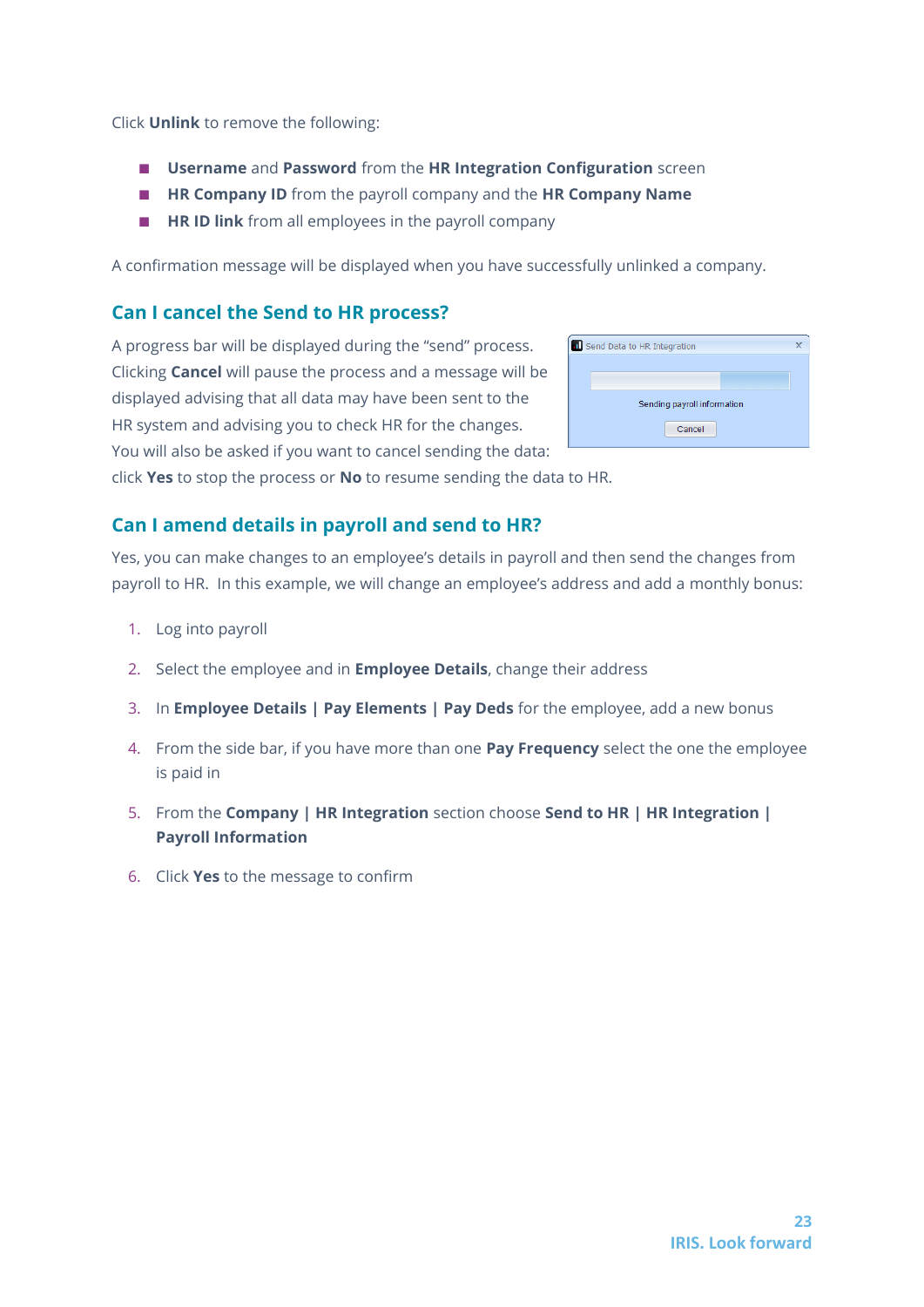#### <span id="page-23-0"></span>**How do I create a pay frequency in HR?**

- 1. In HR go to **System Tools**
- 2. Choose **Lookup Tables**
- 3. Click **Payroll** and from the drop-down select **Pay Type**
- 4. Select **Create New**
- 5. From the **Type** drop-down select **Pay Type**
- 6. Next to **Lookup** enter your pay frequency i.e. Weekly
- 7. Enter **Pay Period Frequency** this is how many periods there are in the year for the selected Lookup:
	- $\bullet$  Weekly = 52
	- $\bullet$  2 weekly = 26
	- Monthly  $=$  12
	- $4$  weekly  $=$  13

#### <span id="page-23-1"></span>**How do I assign a Pay Type for an employee in HR?**

- 1. In HR go to **Directories**
- 2. Choose the employee and click the edit icon



- 3. Select the **Payroll** tab
- 4. Choose the required frequency from the **Pay Type** drop-down
- 5. Click **Save**

#### <span id="page-23-2"></span>**Do employee numbers need to be unique in HR?**

Yes, employee numbers in HR must always be unique. If you have multiple companies in payroll, you will need to ensure that there are no employees with the same number.

#### <span id="page-23-3"></span>**What happens if data is entered into IRIS HR and payroll at the same time?**

Care needs to be taken in this situation. If the payroll user amends a record in HR, and another user amends the same record in payroll, some of the data may be lost when that record is sent between systems. We recommend that work is completed in IRIS HR before continuing in payroll.

| Type                 | Pay Type |    |
|----------------------|----------|----|
| Lookup               | Weekly   |    |
| UK Payroll           |          |    |
| Pay Period Frequency | 52       |    |
| PAYE Ref.            |          |    |
|                      |          |    |
|                      |          |    |
|                      |          | 11 |
|                      |          |    |
|                      |          |    |
|                      |          |    |
|                      |          |    |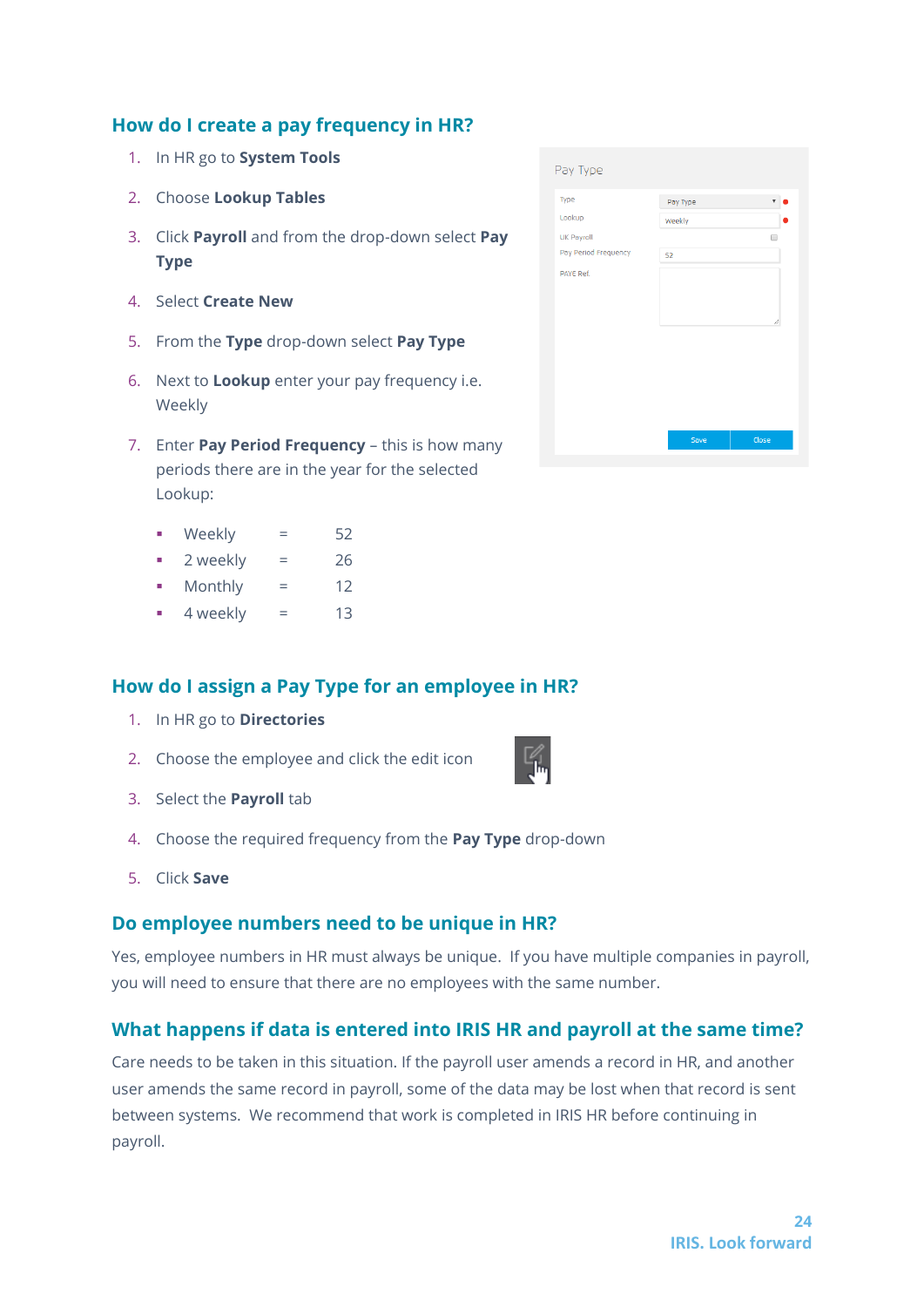## <span id="page-24-0"></span>**If I take a copy of a company in Admin that is linked to HR, will I have to link the company again?**

If you use the **Copy Company** option in Admin to create a copy of a company linked to HR, you will need to recreate the HR link in the copy, as it will now have a different company ID number.

## <span id="page-24-1"></span>**Can I unlock a pay period that has been closed in IRIS HR?**

Yes, you can unlock the last pay period that has been closed in IRIS HR. To do this:

- 1. In IRIS Payroll, from the side bar choose the **Pay Frequency** to unlock from the drop-down \*
- 2. Go to **Company | Unlock HR Period**
- 3. A message will be displayed, click **Yes** to confirm the unlock of the date range (Work Period) or **No** to cancel the process

\* only frequencies configured in **Company | Payroll Calendar** will show in the drop-down list.

## <span id="page-24-2"></span>**Can I send my Payroll Calendar information from Payroll to HR?**

Yes, this can be sent from **Company | Send to HR**. Choose the **Payroll Calendar** option, this sends the following data to HR:

- Pay Date
- Pay Frequency
- Period number for frequency